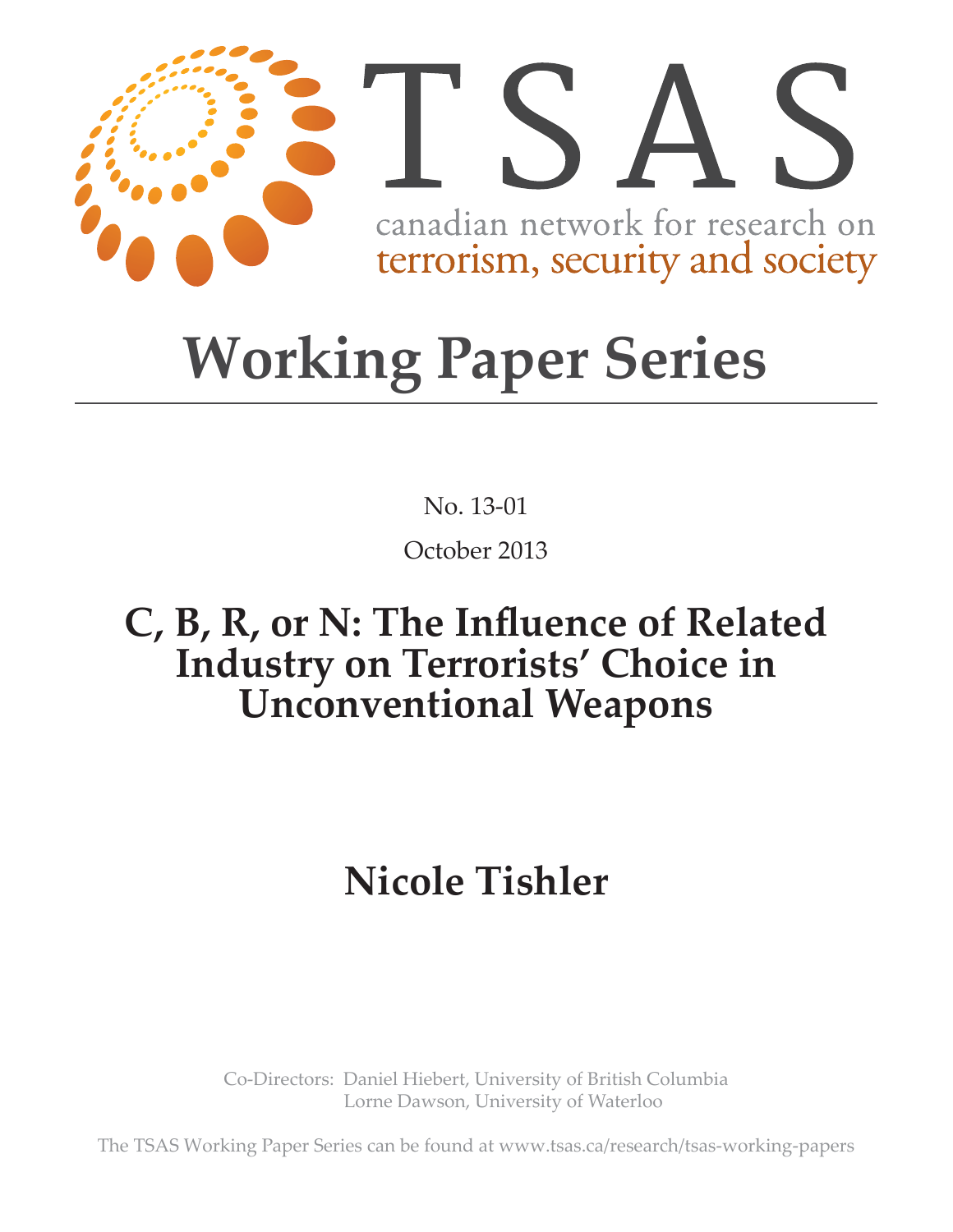# **The Canadian Network for Research on Terrorism, Security, and Society**

TSAS is supported as a national strategic initiative funded by **Social Sciences and Humanities Research Council** and **Public Safety Canada**, along with the following departments of the federal government:

- Canadian Security Intelligence Service (CSIS)
- Citizenship and Immigration Canada (CIC)
- Royal Canadian Mounted Police (RCMP)

TSAS also receives financial support from the University of British Columbia, Simon Fraser University, and the University of Waterloo.

Views expressed in this manuscript are those of the author(s) alone. For more information, contact the Co-directors of the Centre, Daniel Hiebert, Department of Geography, UBC (daniel.hiebert@ubc.ca) and Lorne Dawson, Department of Sociology and Legal Studies, University of Waterloo (ldawson@uwaterloo.ca).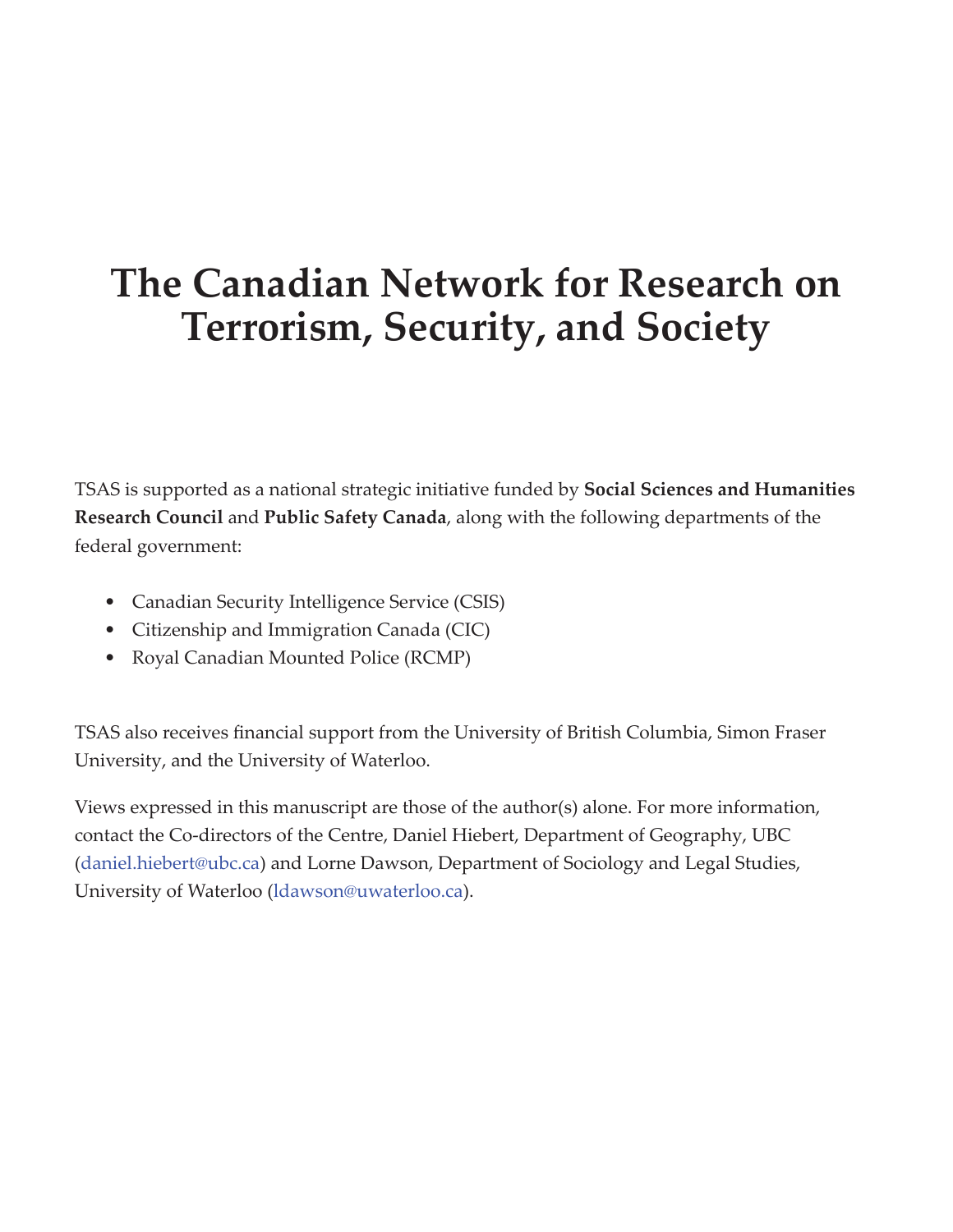# Table of Contents

| <b>INTRODUCTION</b>                                                      | 1              |
|--------------------------------------------------------------------------|----------------|
| <b>LITERATURE REVIEW</b>                                                 | $\overline{2}$ |
| <b>CONCEPTUAL FRAMEWORK</b>                                              | 6              |
| Weapon Type and Related Industry: The Technological Determinist Argument | 6              |
| Regulatory Capacity and Proliferation Potential                          | 6              |
| THE DATA                                                                 | 7              |
| The Sample and the Dependent Variable: Weapon Type Used in Attack        | 7              |
| <b>RESULTS AND ANALYSIS</b>                                              | 15             |
| Findings Across Differing Arrangements of the Dependent Variable         | 15             |
| <b>CONCLUSIONS</b>                                                       | 22             |
| REFERENCES                                                               | 24             |
| APPENDIX                                                                 | 27             |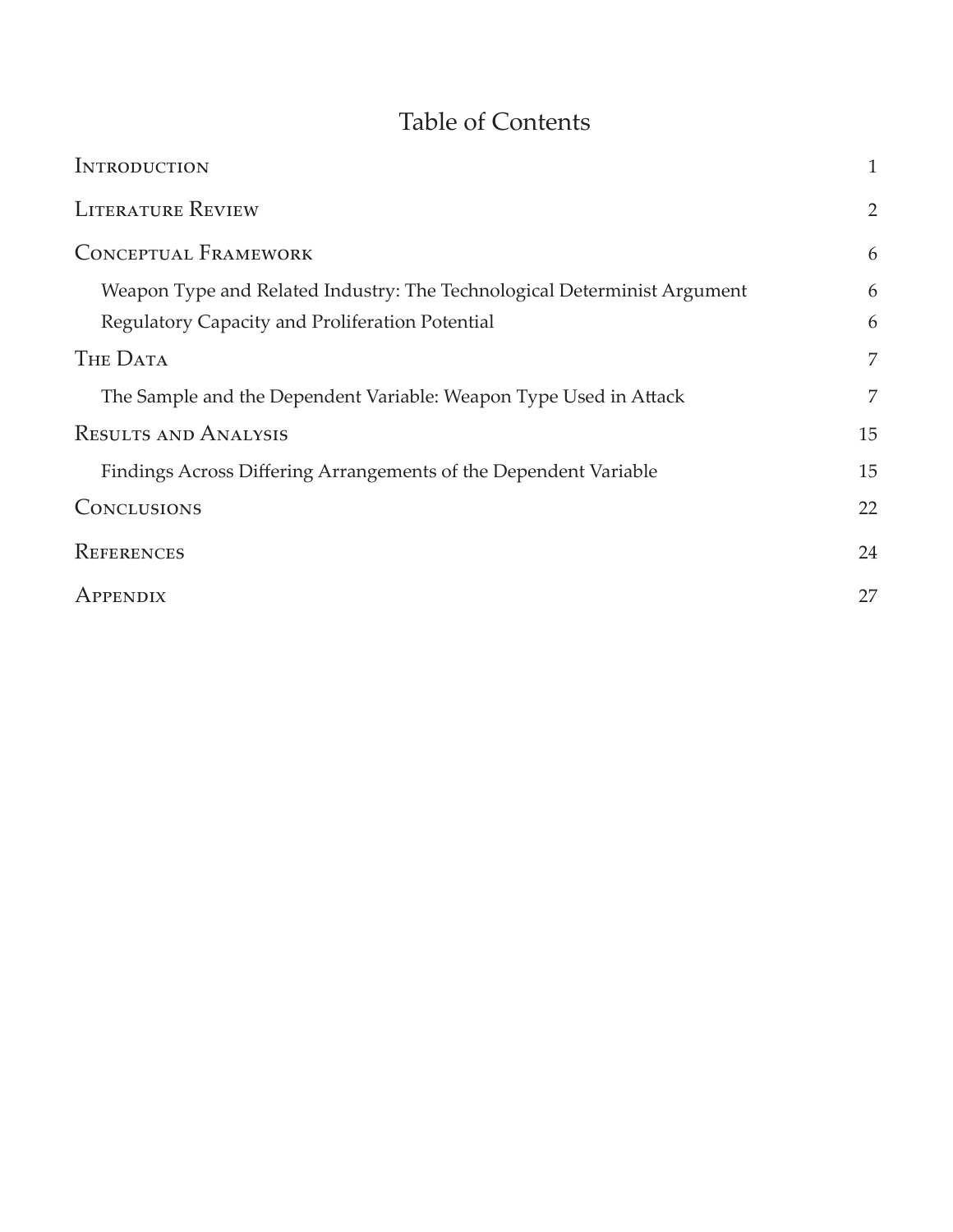

# **Working Paper Series**

# **C, B, R, or N: The Influence of Related Industry on Terrorists' Choice in Unconventional Weapons**

# **Nicole Tishler1**

Carleton University, Norman Paterson School of International Affairs

*This study explores which factors, given that a terrorist has crossed the threshold over conventional weapons and into using unconventional ones such as chemical, biological, radiological, and nuclear (CBRN), will determine the likelihood that he/she chooses to use C, B, R, or N weapons. Relying primarily on data from the incident-based Monterey WMD Database, it employs multinomial logit regression with C, B, R, or N as a categorical dependent variable: a first within the relevant econometric literature. Fundamentally, the study tests the widely-held—although empirically unsubstantiated—technological deterministic assumption that the more readily CBRN technology, materials, and knowledge are accessible to terrorists, the more likely terrorists will be to use unconventional weapons of the corresponding kind: a relationship hypothesized to be stronger for serious attack perpetrators than for hoaxers. Next, the study tests the notion of a continuum of proliferation potential, hypothesizing that as states' regulatory capacity increases, biological terrorism will be most likely and nuclear terrorism will be least likely. Finally, the study assesses variables that have previously been proven as significant determinants of CBRN over conventional terrorism, to provide the groundwork for future evaluation of the extent to which terrorists may be induced to pursue C, B, R, or N over conventional weapons.* 

<sup>1</sup> About the Author: Nicole Tishler is a second year Ph.D. student at the Norman Paterson School of International Affairs. She can be reached at: nicole.tishler@carleton.ca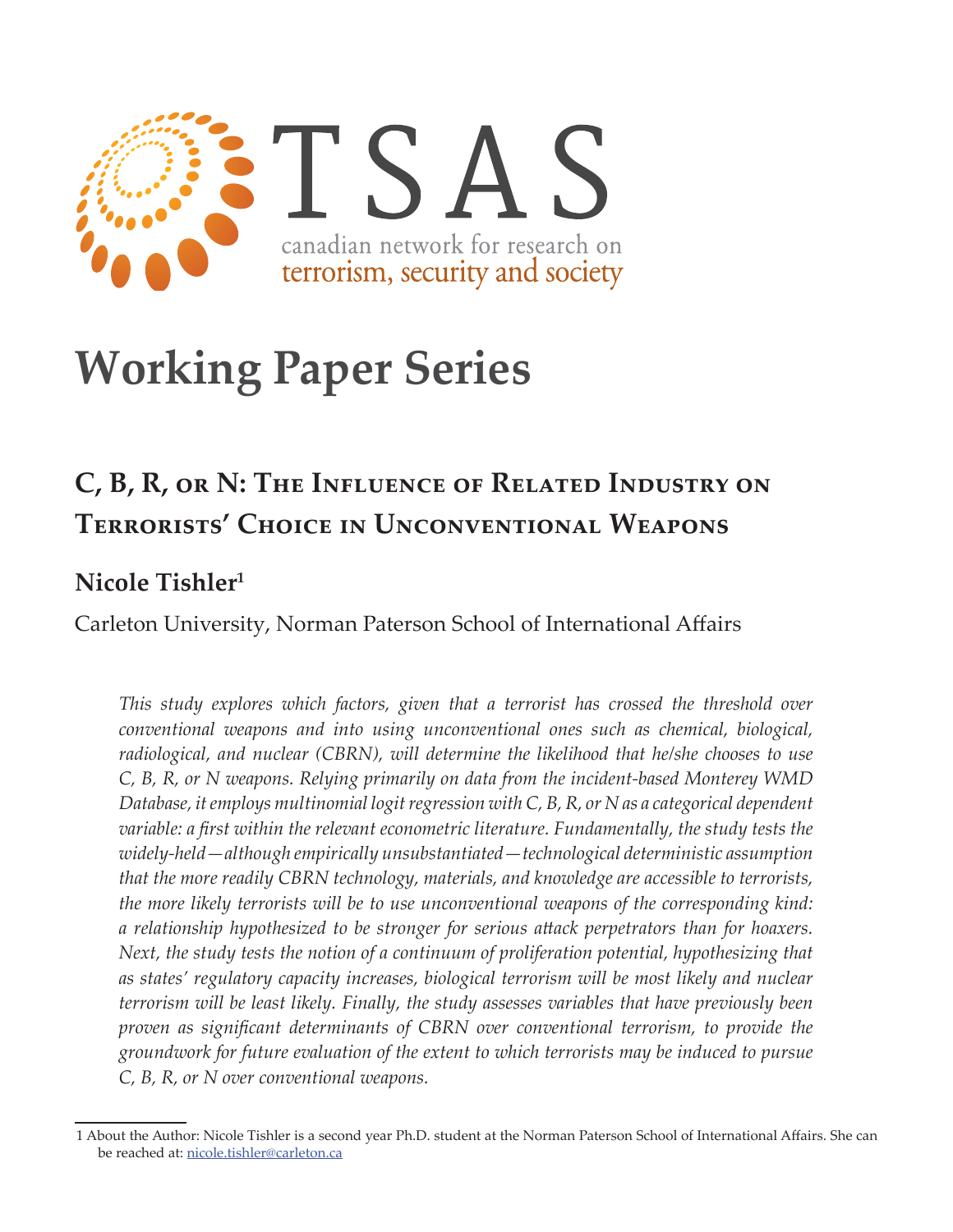

#### **Introduction**

Terrorists' interest in—and use of—chemical, biological, radiological and nuclear (CBRN) weapons are increasing. Policy officials and academics alike relate part of this increase to growth in the global spread of technology and materials, as well as dual use knowledge, in scientific research and related chemical, biological (i.e. life sciences and pharmaceuticals), radiological, and nuclear industries. Their fundamental assumption is that this spread in technology and knowledge will make CBRN materials more easily accessible to—and utilized by—a wider range of groups and individuals, including those who will use them with malicious intent. The Government of Canada's (2011) *Chemical, Biological, Radiological, Nuclear and Explosives Resilience Strategy for Canada* demonstrates no exception: "The prevalence of CBRNE materials in Canadian society for use by industry, in scientific research and medical diagnostics, among other purposes, creates a significant risk of diversion or exploitation by terrorists or criminals" (p. 2).

This study will explore which factors, given that a terrorist has crossed the threshold into using CBRN over conventional weapons, will determine the likelihood that the terrorist will choose to use chemical, biological, radiological, or nuclear (herein referred to as "C, B, R, or N") weapons.

The policy implications of this question are substantial. In Canada, for instance, policy regarding CBRN terrorism is currently aimed at resilience: ensuring that Canada can swiftly and effectively respond in the low-probability, though high-impact, event of a CBRN terrorist attack. If there is a link between the presence of technology and knowledge and the incidence of CBRN terrorism, policymakers may be able to justifiably introduce more preventive measures in terms of counter-proliferation and the control of substances and technological information; counter-CBRN terrorism efforts could be further refined, with resources aimed at areas of high CBRN industrial and scientific productivity, and weak regulation. If there is no link, steps in this direction may unnecessarily constrain industry and research, add regulatory burdens on governments, and ultimately be futile in reducing the CBRN terrorism risk.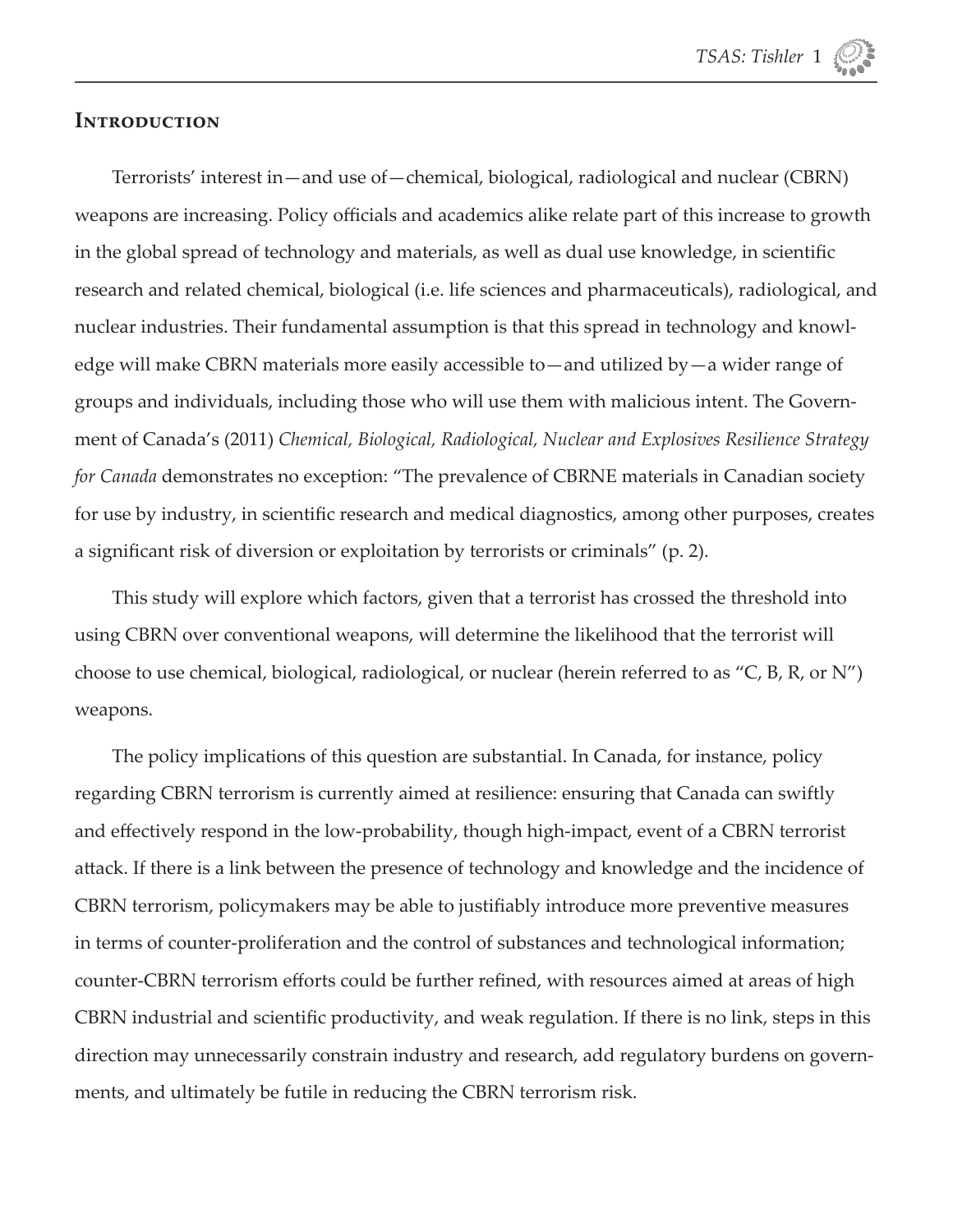#### **Literature Review**

The literature on CBRN terrorism is plagued with a paucity of open-source empirical data: not only have few actual CBRN attacks occurred (thankfully), but these events are often coded with incomplete information. The data challenges researchers face when studying CBRN are often addressed explicitly within the literature (see Ackerman, 2009). Koblentz (2011) has even expressed skepticism regarding quantitative methods' potential in CBRN terrorism risk assessment altogether. Most CBRN research is thus derived from general secondary sources on terrorism, or focused on anecdotal case studies. The 1995 sarin gas attacks in Tokyo and the 2001 anthrax attacks in the United States are the usual subjects of these studies. It appears that the only relevant study to have applied a rigorous multi-case methodology addresses only chemical and biological weapons (Tucker, 2000).

A major divide within the literature exists between those who dramatize the risk of CBRN terrorism, usually on the assumed premise that CBRN attacks will increase as technology and knowledge become more globalized in nature, and those who seek to devalue such arguments, usually based on CBRN terrorism's sparse historical record. Still, the historical record shows that many terrorist groups have used and considered using CBRN weapons, and there is seeming near-consensus that technology diffusion will make it easier and, thus, potentially more attractive to pursue CBRN capabilities.

This "technological determinism," a term first developed with respect to nuclear proliferation among states, is carried through to weapon-type-specific analyses (that is, works that focus on only one weapon type: C, B, R, or N). For example, Amy Smithson (2009) explores case study analyses of chemical terrorism, describing the technical advances that may facilitate chemical weapons' proliferation to terrorist groups and lone actors; she specifically notes the industry's growth in the southern hemisphere and suggests that terrorists will become increasingly likely to acquire access to—and knowledge of—chemicals that can be used in attacks. The United States' Committee on Advances in Technology and the Prevention of Their Application to Next Generation *Biowarfare Threats* (2006) makes a parallel argument with respect to the dispersion of life sci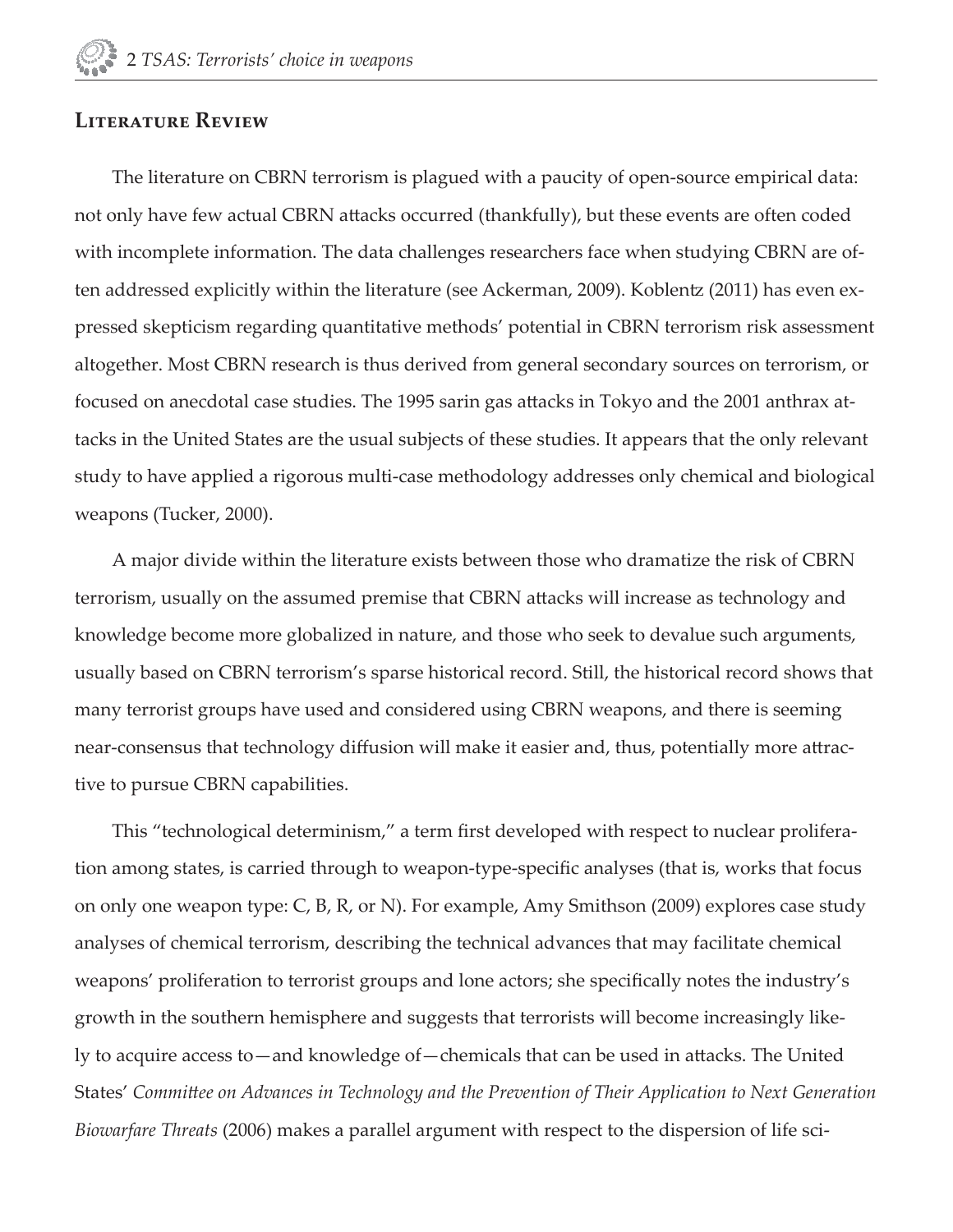ences-related knowledge and technological expertise, and the incidence of biological terrorism. Ferguson and Potter (2004) make similar arguments with respect to nuclear terrorism, identifying ways in which terrorists can exploit military and civilian nuclear assets. It should be noted that while Ferguson and Potter's discussion is framed in terms of nuclear terrorism, two of the authors' four scenarios involve the emission or dispersion of radioactive materials (i.e. radiological terrorism), not nuclear explosions (nuclear terrorism).

Technological determinism is mediated by states' capacity to regulate relevant materials and knowledge. To this end, the *Committ ee on Advances in Technology and the Prevention of Their Application to Next Generation Biowarfare Threats* (2006) contributes the concept of a "continuum of proliferation potential" (pp. 53-58). According to this continuum, the correlation between the use of a C, B, R, or N weapon and its related technological base is strongest for nuclear terrorism and weakens as one moves to chemical, then radiological, and ultimately biological terrorism, because nonproliferation control regimes become increasingly weak as one progresses along the continuum.

The majority of existing research seeks to distinguish CBRN terrorist events from conventional ones, developing profiles of CBRN attackers and of likely venues. Only a notable few, however, employ econometric techniques. For instance, Coyle (2012) tests whether economic development and political risk indicators commonly used to analyze conventional terrorism apply to CBRN terrorism; and Rowlands, Littlewood, and Kilberg (2012) contribute a set of CBRN-versus-conventional explanatory variables related to terrorist group organizational structure, coded in a dataset developed at Carleton University (Kilberg, 2011). They also describe differences between hoaxes and non-hoaxes, finding that hoaxes are twice as likely to be perpetrated by individuals than by terrorist groups, and that different motivations and group organizational structures—most strongly religious motivation and "hub-spoke" organization—contribute to a group's likelihood to perpetrate hoaxes over serious attacks. Both of these studies include data from the *Monterey Weapons of Mass Destruction (WMD) Database* (Monterey Terrorism Research and Education Program, 2010)—the most comprehensive open-source data set on CBRN terrorism events—and the *Global Terrorism Database* (National Consortium for the Study of Terrorism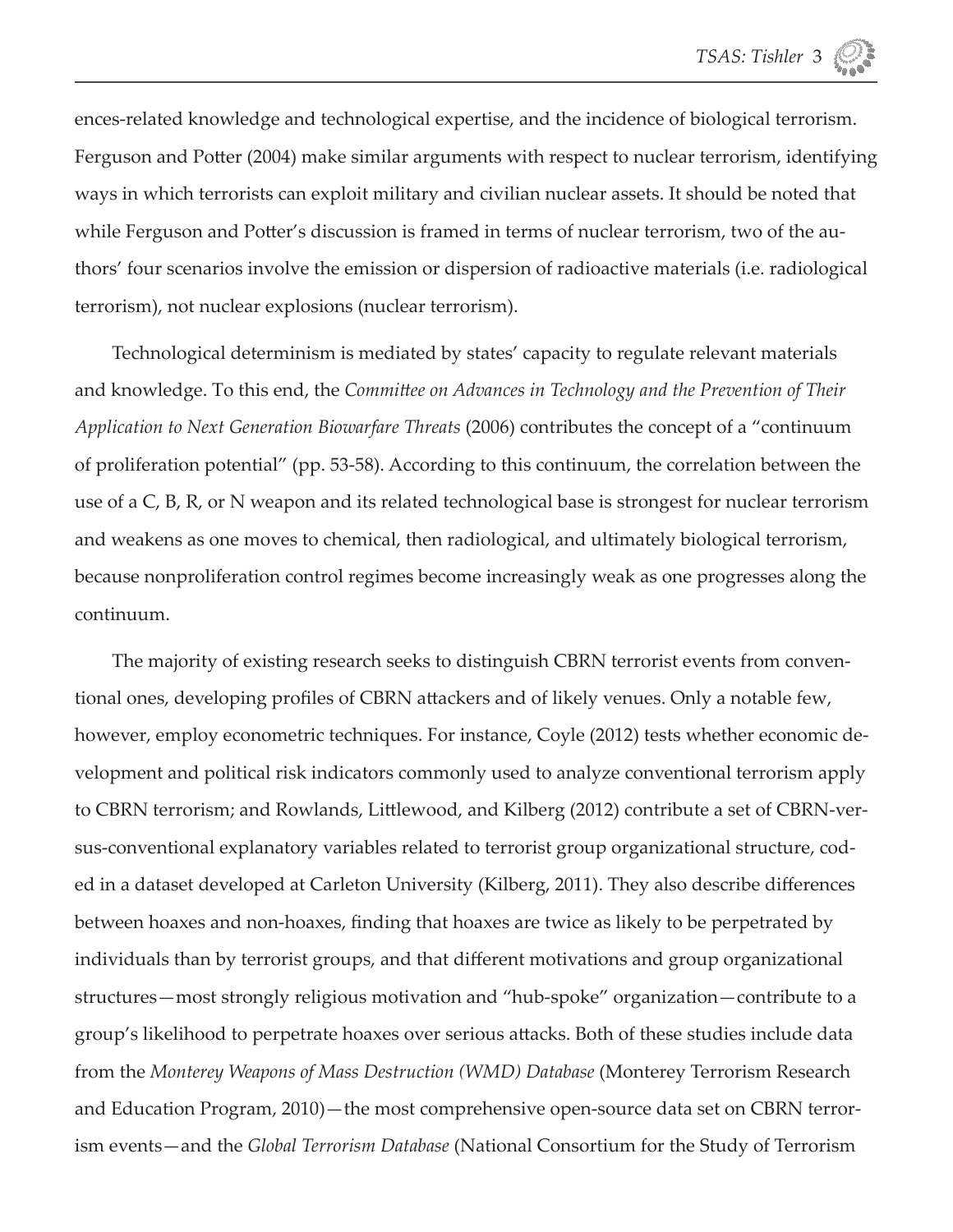and Responses to Terrorism, 2011), which includes both conventional and unconventional attacks.

In a project more proximate to this study's aims, Asal, Ackerman and Rethemeyer (2012) explain the incidence of CBRN terrorism using three sets of variables: environmental, organizational, and intrinsic. Among the environmental variables, the level of a host state's technological development (proxied by energy consumption per capita), although hypothesized to be a positive predictor of CBRN terrorism, was found to be insignificant; the authors performed multiple tests to examine if their proxy was simply a poor measure, but they failed to uncover any significant predictors. The degree of the host country's embeddedness in the global economy was a significant positive predictor of CBRN terrorism. The authors concluded that the hypothesized effect of technological development must be incorporated within the economic embeddedness effect; that a globalized and networked world makes a country's level of development unlikely to affect a terrorist's decision to use CBRN weapons.

In their first of two studies, Ivanova and Sandler (2006) use an odds ratio methodology to demonstrate a statistical association between the use of CBRN terrorism and political regime characteristics; group motives and structure; and certain factors relating to target choice. They also produce initial negative binomial regression results, which indicate that regime characteristics can generate causal explanations for the number of CBRN terrorist events a country experiences. Among these characteristics, democracy, strong rule of law, and high wealth (measured as the log of per capita income) are all found to be significant positive determinants of the number of CBRN over conventional attacks. Honesty (the absence of corruption) is found to have a significant negative influence. While each of these variables' coefficients was strongly significant, their magnitudes were of varying practical relevance. Like the studies described above, these authors use data from the *Monterey WMD Database* for their dependent variable, but they significantly reduce the scope of the database's observations in order to better align with their definition of terrorism and the period under study, which was limited to 1988-2004 due to data availability for their independent variables. Notably, the authors eliminated purely criminally-motivated attacks, along with hoaxes, pranks, and threats where the actors do not actually possess CBRN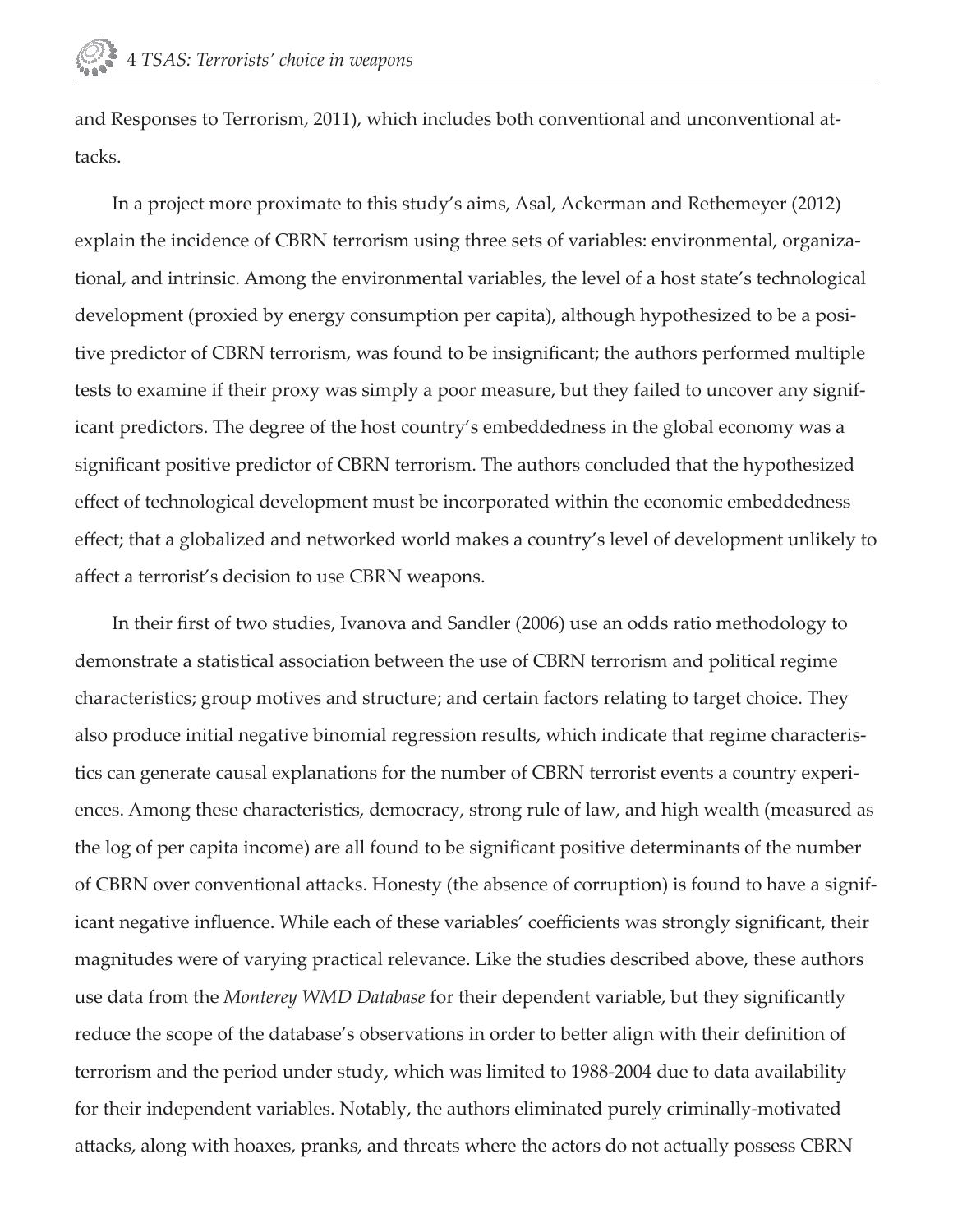

agents from the sample.

In a follow-up study, Ivanova and Sandler (2007) introduce three negative binomial regression models to test the direction of causality of their odds ratio findings from the previous year. In addition to their already-tested significant independent variables, the authors investigate whether past CBRN incidents are a determinant of future attacks. Of all the variables examined, they find that past CBRN incidents have the largest marginal impact on the likelihood of future attacks. These findings confirm the notion that once terrorists cross the CBRN threshold, they are likely to continue, due to economies of scale, diminished "set-up" costs over time, and the success of their tactics.

This present study contributes to the literature by empirically testing, for the first time, the widely held technological deterministic assumption that CBRN use by terrorists is inevitable, given the spread of technology and knowledge in related fields, and given that existing weapons may be proliferated to terrorist groups. By using a categorical dependent variable (splitting the usual incidence of CBRN terrorism as a unit into the incidence of C, B, R, or N terrorism events considered separately—also a first in the econometric literature), this study nuances Asal, Ackerman and Rethemeyer's (2012) broad-based use of technological development as an explanatory variable for the incidence of CBRN terrorism writ large. In addition to adding five years' worth of observations, this study also presents a refinement to Ivanova and Sandler's (2006, 2007) findings that high national wealth increases the likelihood of CBRN terrorism; it may be that per capita income is a confounding or intervening variable, for which the true source is a large C, B, R, or N industry. To this effect, this study rescales Coyle's (2012) application of proven econometric descriptors for conventional terrorism to CBRN terrorism, by testing previously demonstrated determinants of CBRN over conventional weapons across C, B, R, or N outcomes. This study also tests the utility of Ivanova and Sandler's (2006, 2007) culling of their dataset, by contributing industry-related variables to Rowlands, Littlewood, and Kilberg's (2012) discussion of the differences between characteristics of hoaxes and non-hoaxes.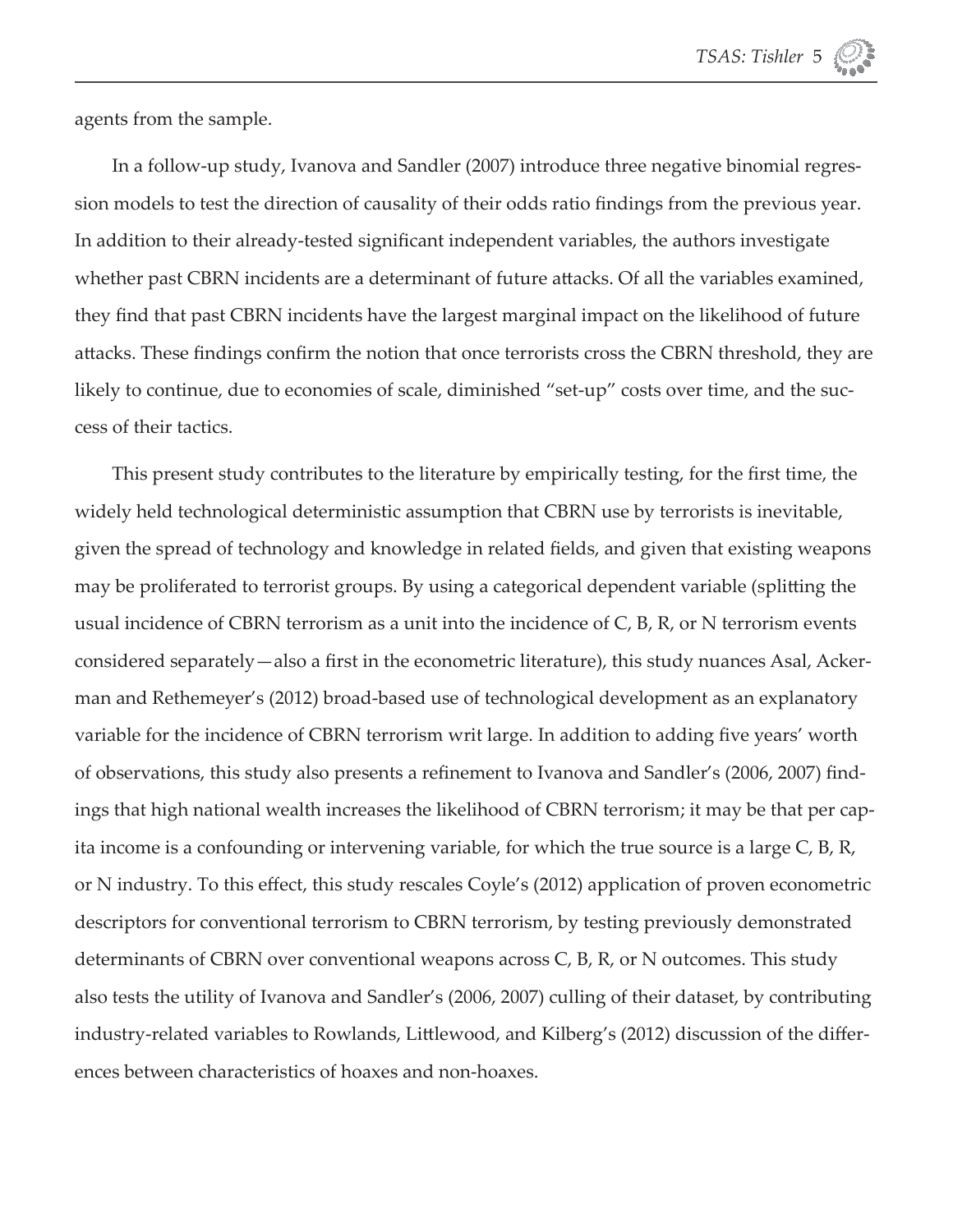#### **Conceptual Framework**

#### **Weapon Type and Related Industry: The Technological Determinist Argument**

The conventional wisdom regarding CBRN terrorism puts forth a widely-accepted assumption to explain variation in terrorists' use of C, B, R, or N weapons: the more readily C, B, R, or N technology, materials, and knowledge are accessible to terrorists, the more likely terrorists will be to use unconventional weapons of the corresponding kind. For instance, a large chemical industrial base in a country would lead to a greater likelihood of chemical terrorism there. Likewise, a country's lack of nuclear technology and knowledge would decrease its likelihood of experiencing nuclear terrorism.

Hypothesis 1A: Terrorist attacks using a particular weapon type will be most likely when the industry cor*responding to that weapon within the country of attack is relatively large.* 

If Hypothesis 1A is confirmed, the relationship should be stronger for serious attack perpetrators, who rely on the presence and use of actual CBRN agents, than for hoaxers and pranksters, who are not limited by material constraints.

*Hypothesis 1B: Related industry will have a greater influence on the weapon choice of serious attack perpetrators than of hoaxers or pranksters.*

#### **Regulatory Capacity and Proliferation Potential**

Based on the notion of a continuum of proliferation potential (Committee on Advances in Technology and the Prevention of Their Application to Next Generation Biowarfare Threats, 2006, pp. 53-58), the correlation between the use of a C, B, R, or N weapon and its related technological base is hypothesized to be strongest for nuclear terrorism and gradually weakens as one moves to chemical, then radiological, and ultimately biological terrorism, since industry regulation becomes increasingly difficult as one moves along the continuum. In controlling for states' regulatory capacity, this study will provide insight into the validity of the proliferation continuum hypothesis, while allowing for a *ceteris paribus* assessment of the effect of C, B, R, or N indus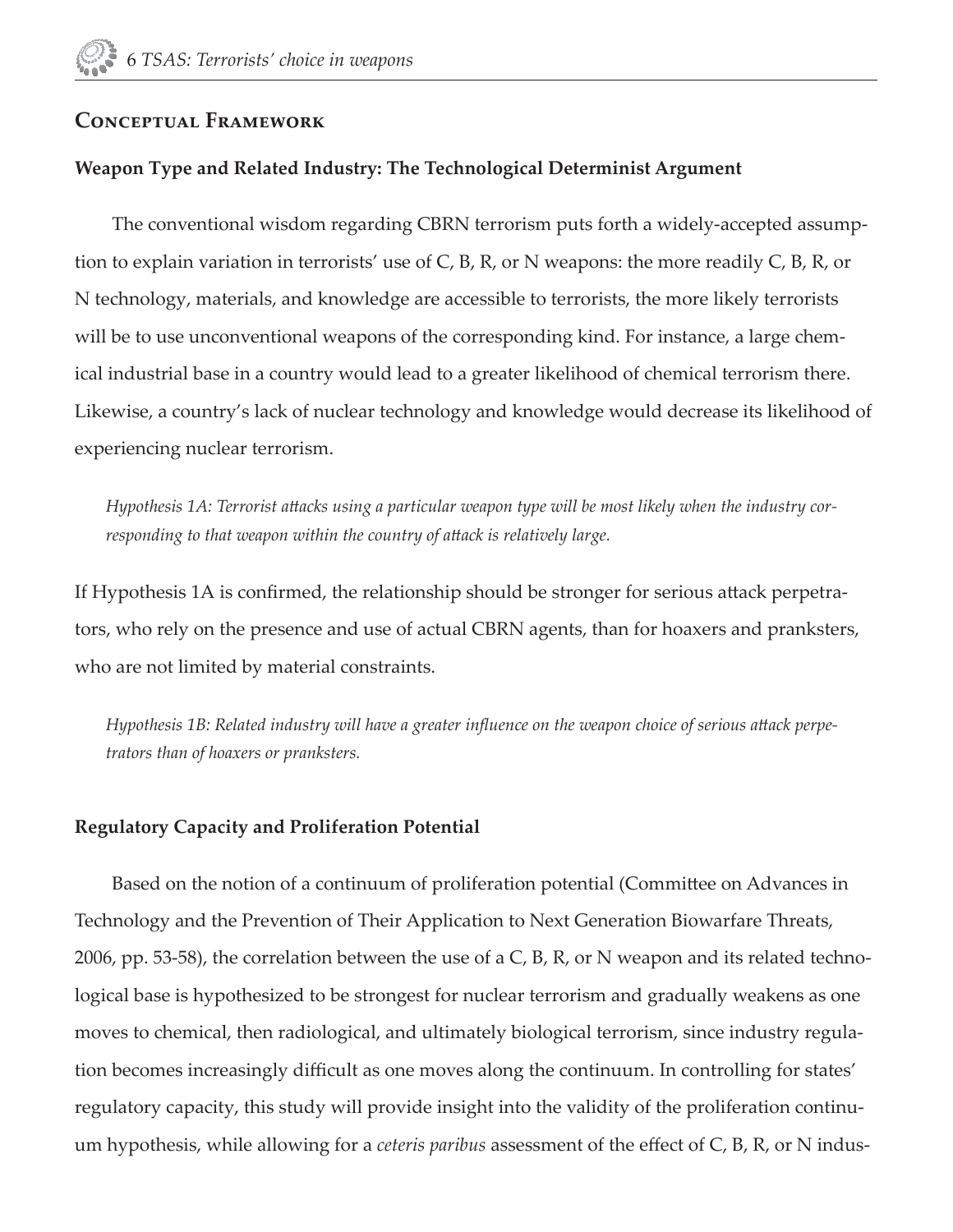try on terrorists' weapon choice.

*Hypothesis 2: As states' regulatory capacity increases (decreases), terrorists will most (least) frequently use those CBRN agents that are most (least) difficult to regulate.* 

#### **Determinants of CBRN Over Conventional Weapons**

In probing the supposed link between industry and related weapon-type, this study provides the groundwork for future evaluation of the extent to which terrorists may be induced to pursue C, B, R, or N over conventional weapons. To this end, it includes the variables that are as demonstrated in previous studies discussed in the literature review—significant determinants of CBRN over conventional terrorism. While it is expected that these variables will have little if any independent effect on the likelihood of  $C$ ,  $B$ ,  $R$ , or N attacks, a failure to control for them might skew the findings of key explanatory variables.

*Hypothesis 3: Regime and perpetrator characteristics previously identified as significant determinants of CBRN over conventional weapons will not be significant determinants of the likelihood of C, B, R, or N.* 

This study does not address directly why a terrorist would choose to pursue CBRN over conventional weapons, as such an analysis would require the inclusion of data regarding conventional (i.e. non-CBRN) terrorist attacks. Although doing so would generate wider variation along the dependent variable, it would likely obscure weapon-type-specific nuances, as each of the CBRN weapon types would be dwarfed in relation to the total sample.

#### **The Data**

#### **The Sample and the Dependent Variable: Weapon Type Used in Att ack**

This study's unit of analysis is terrorist events in which C, B, R, or N weapons were used; each observation thus represents a C, B, R, or N terrorism incident. To measure the dependent variable—named "*weapontype*"—this study relies on the incident-based *Monterey WMD Database*'s (Monterey Terrorism Research and Education Program, 2012) coding of primary weapon type, a categorical variable which describes the first attack weapon as biological, chemical, nucle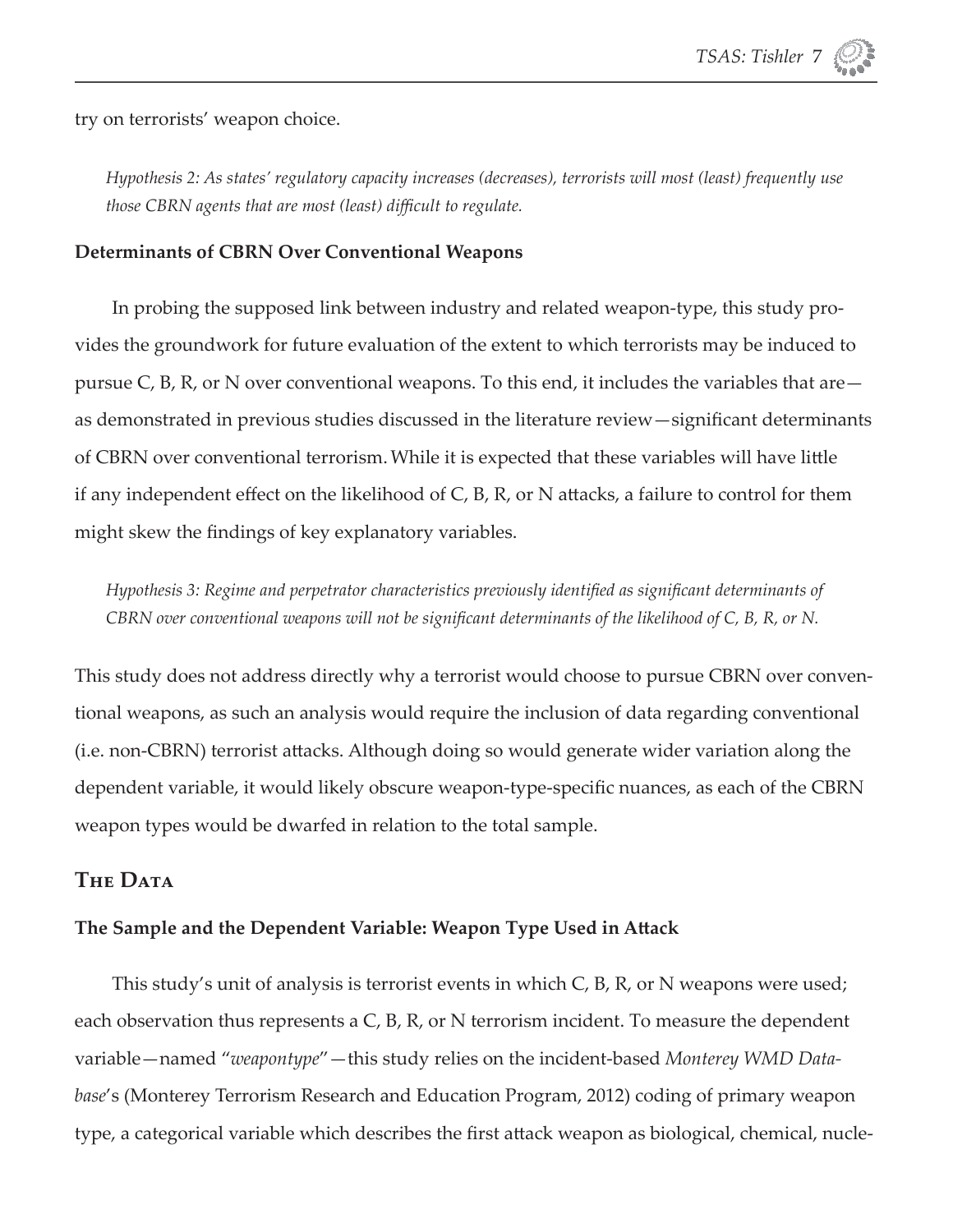ar, radiological, or unknown.

While the *Monterey WMD Database* contains 1,729 such incidents between 1933 and 2012, the sample used in this study includes 1,431 observations from the period 1990 to 2011. The sample is reduced due to the availability of additional variables, and the removal of observations for which the country of attack and primary weapon type were either un-coded or unknown. The remaining sample, described in Table 1, thus covers a 21-year period (1990-2011), with observations spanning 90 different countries. Since most of the key explanatory variables (described below) are relatively stable within each country from year to year, variation in the type of CBRN weapon used is expected to emerge primarily from differences across countries and attack perpetrators.

| WEAPON            | FREQUENCY | PERCENT |
|-------------------|-----------|---------|
| <b>Biological</b> | 815       | 56.95   |
| Chemical          | 482       | 33.68   |
| Nuclear           | 42        | 294     |
| Radiological      | 92        | 643     |
| Total             | 1,431     | 100.00  |
|                   |           |         |

TABLE 1: DESCRIPTIVE STATISTICS FOR WEAPONTYPE: C, B, R, OR N

Observations are not culled as per Ivanova and Sandler's (2006; 2007) strict requirements. Hoaxes are retained in the sample because "they cause disruption, panic, thicken security barriers and take resources away from other threats" even if they do not involve a "human toll" (Rowlands, Littlewood, and Kilberg, 2012, 34). Criminally-motivated attacks are also retained since they are theoretically no less liable than politically- or ideologically-motivated incidents to generate human tolls, panic, disruption, and security responses. Rowlands, Littlewood, and Kilberg (2012) and Asal, Ackerman, and Rethemeyer (2012) similarly retain criminally-motivated attacks.

#### **Measures of Related Industry**

Measures of CBRN-related industry (summary statistics presented in Appendix, Table A1) are the primary explanatory variables required for testing the technological determinism argument.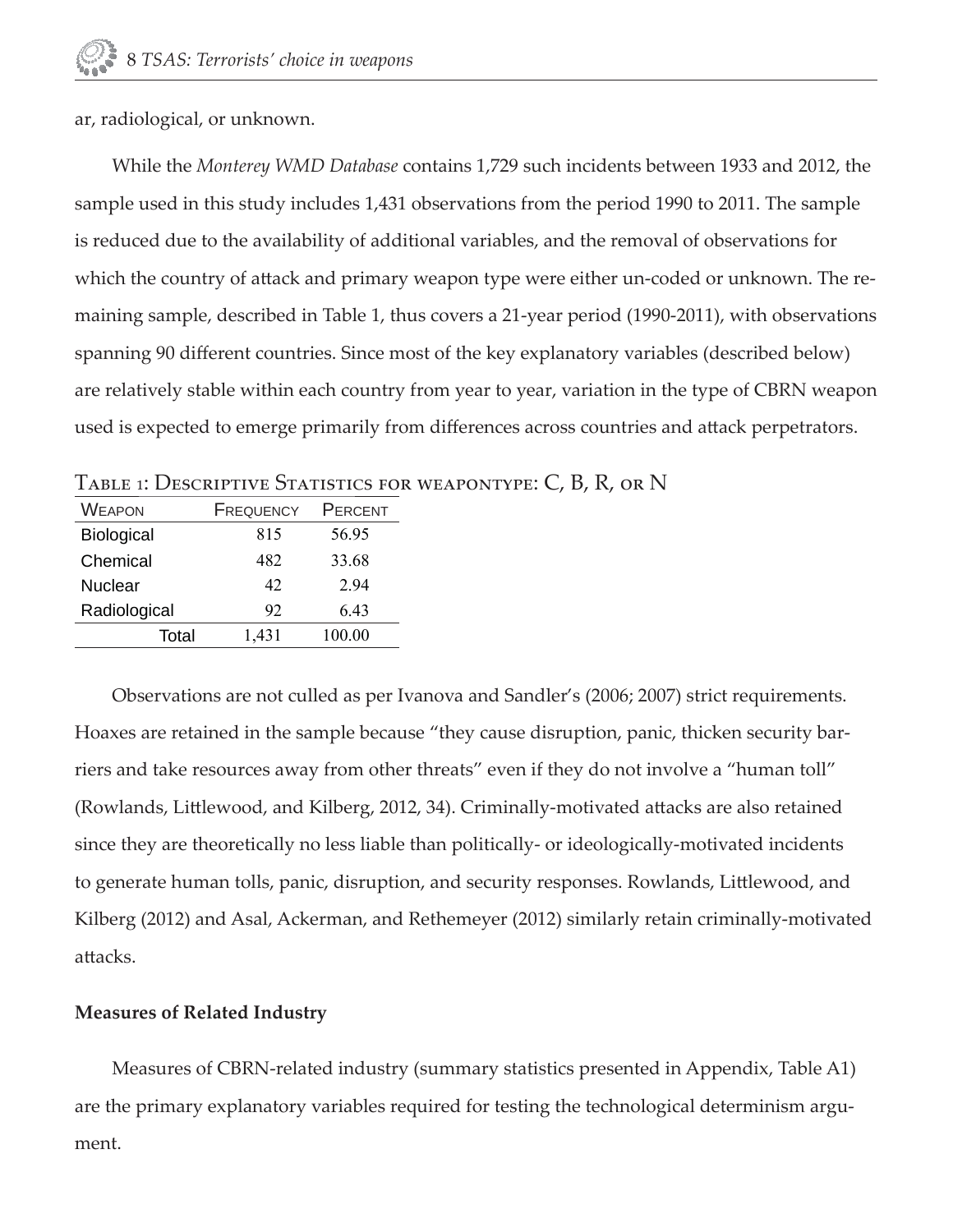Measures of biological industry, *bioindustry*, and chemical industry, *chemindustry*, are both sourced from the *World Trade Organization*'s (2012) "Time Series on International Trade." *Bioindustry* is a continuous variable that measures the value of a country's annual pharmaceutical exports, in US dollars at current prices, as an indicator of a country's domestic production capacity in the life sciences (i.e. "biological" industry) and associated knowledge thereof. *Chemindustry* is a continuous variable that measures a country's annual chemical exports minus its pharmaceutical exports, also in US dollars at current prices. It serves as a proxy measure for a country's domestic production capacity in the chemical industry and associated knowledge thereof.

Relying on exports as a measure of production capacity presents a major limitation to this data, given that some countries may both produce and use their chemicals and pharmaceuticals domestically; export data will thus understate these countries' production capacity. However, exports are stronger than other trade measures, since including imports (although this would reflect the presence of CBRN agents in a given country) would presumably inflate domestic know-how and technology. Using pharmaceuticals as a proxy for life sciences presents a further challenge. First, pharmaceuticals are actually listed by the *World Trade Organization* (2012) as a subset of chemical products, and thus—even though they reflect life sciences advancements—are partially correlated with chemical industry advancement. Second, this rather narrow measure is likely to underestimate the true scope and size of biologically-related industry. Furthermore, the *World Trade Organization* does not distinguish between 0 values (i.e. a country does not export any pharmaceutical or chemical products) and missing values (i.e. the country did not report such exports). As a result, all 0 and missing values have been recorded as missing values in this sample, which may underestimate the influence of a related domestic production capacity, and may also be symptomatic of a structural bias against those few countries that fail to report their exports. Despite these weaknesses, these industry measures are used here since they appear to be the strongest publicly available proxies, covering the widest range of countries and years. Alternate measures, such as data collected for OECD countries, would limit the utility of industry variables in explaining variation in terrorists' choice in weapon, since there is likely little variation in terms of industry size across this group of countries.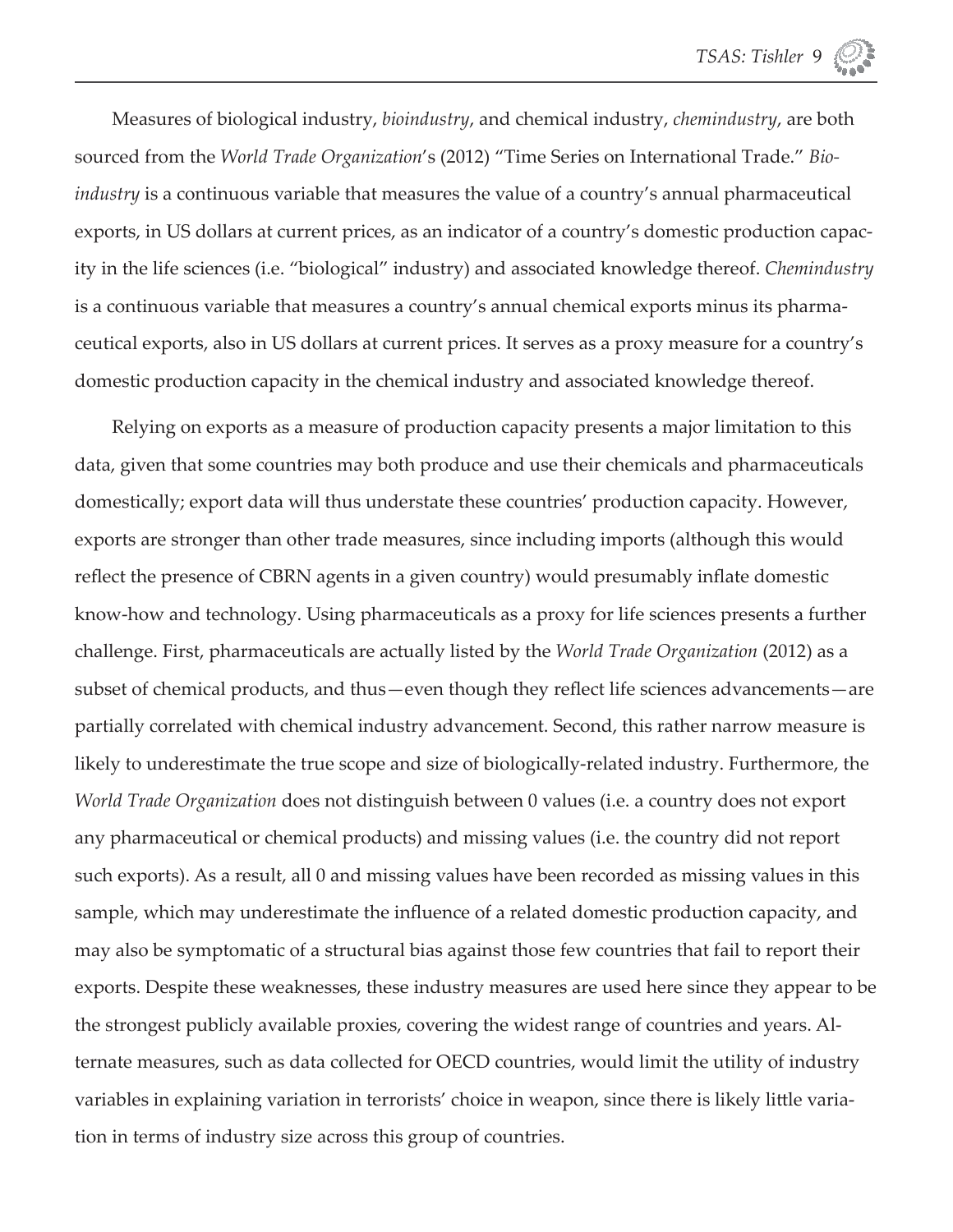Since the sources of radiological terrorism identified by Ferguson and Potter (2004) emanate from nuclear energy facilities, the size of "radiological industry" will be proxied by *radindustry*: a continuous, absolute measure in kilowatt -hours of a country's annual nuclear electricity production, as measured by the *World Bank*'s (2012) "World Development Indicators." The employment of electricity production rather than electricity use emphasizes a country's domestic production capacity and associated knowledge thereof, rather than mere presence of agents. Unfortunately, a more precise or alternate measure of "radiological industry" is impossible to quantify exhaustively, given that radioactive materials can be acquired in varying quantities from such wide-ranging sources as hospitals, science labs, and even every-day commodities such as tritium exit signs. Nuclear "industry," *nuclearindustry*, is proxied by a dummy variable that differentiates countries that possess weapons-usable nuclear materials from those that do not, as identified by the *Nuclear Threat Initiative* (NTI)'s (2012) "Nuclear Materials Security Index."

#### **Measures of States' Regulatory Capacity**

Two variables are used to measure a state's capacity to regulate or control C, B, R, or N industries (summary statistics presented in Appendix, Table A2). The first, *industryreg*, is the NTI's (2012) coding, on a scale of 0 to 100, of the degree to which countries have implemented United Nations Security Council Resolution (UNSCR) 1540, which obliges states to implement domestic legislation regarding WMD materials security. While this measure only exists as of UNSCR 1540's pronouncement in 2004, *industryreg* is applied here as a standard score per country since 1990, since it is likely that the resolution's implementation reflects a pre-existing commitment to WMD materials security and state capacity to that effect.

The second proxy measure is the *Political Risk Services Group*'s (2012) "International Country Risk Guide" coding of bureaucratic quality, *bureauqual*. Measured on a four-point scale, *bureauqual* reflects the strength of a country's bureaucracy and its capacity to withstand governmental changes and maintain political autonomy. A limitation to the *bureauqual* measure is that it pertains only to a general quality of states that is likely to affect the state's regulatory capacity; it is not linked directly to regulation or any specific industries. It is used nonetheless, since it captures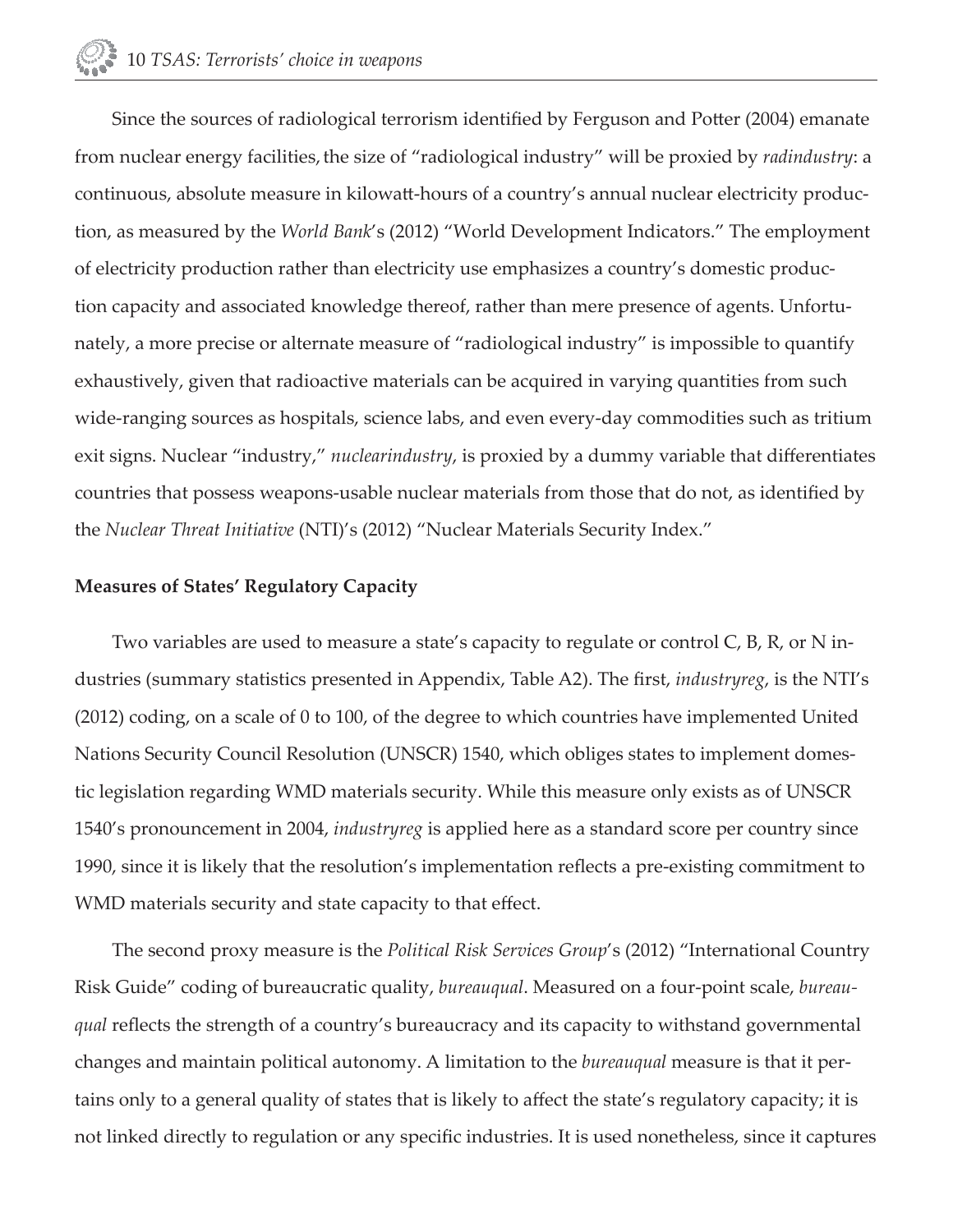variation within countries over time, which the industry-specific *industryreg* measure does not.

#### **Measures of Previously-Identified Controls**

These variables (summary statistics presented in Appendix, Table A3) have been collected based on previous studies' findings and, where possible, using the same sources (summarized in Appendix, Table A4).

Country-specific controls—*gdppc* and *techdev*—are sourced from the *World Bank's* (2012) "World Bank Development Indicators." *Gdppc*, as a proxy for a country's overall wealth, measures a country's GDP per capita in thousands of constant 2000 US dollars, for the country and year in which an attack occurred. *Techdev*, as a proxy of a country's technological development, measures total energy consumption (megagrams of oil equivalent) per capita, in the country and year of attack.

Regime-specific controls measure levels of democracy (*polity2*) and corruption (*corruption*). *Polity2* is the *Polity Project*'s (Marshall and Jaggers 2011) "revised combined polity score." An ordinal variable with values ranging from -10 to +10, it represents a sum of Polity's "institutionalized democracy" and "institutionalized autocracy" scores. *Corruption* is an ordinal variable with values ranging from 0 to 6, as coded by the *Political Risk Services Group*'s (2012) "International Country Risk Guide." It measures corruption within a state's political system, emphasizing actual or potential nepotism, overinvolved patronage, secret funding deals, and suspicious links between business and politics.

Two perpetrator-specific variables are coded. Religious motivation*, religious,* is a dummy variable—coded here by Kilberg (2011)—that identifies those attacks perpetrated by religiously-motivated terrorist groups. Transnational orientation, *transnational*, is a dummy variable that identifies those attacks perpetrated by transnationally-oriented (as opposed to domestically-oriented) terrorist groups. It is coded here according to the method prescribed in Ivanova and Sandler (2007): if the perpetrator group is also identified in the "International Terrorism: Attributes of Terrorist Events (ITERATE): 1968-2006" dataset (Mickolus et al., 2006), it is assumed to have a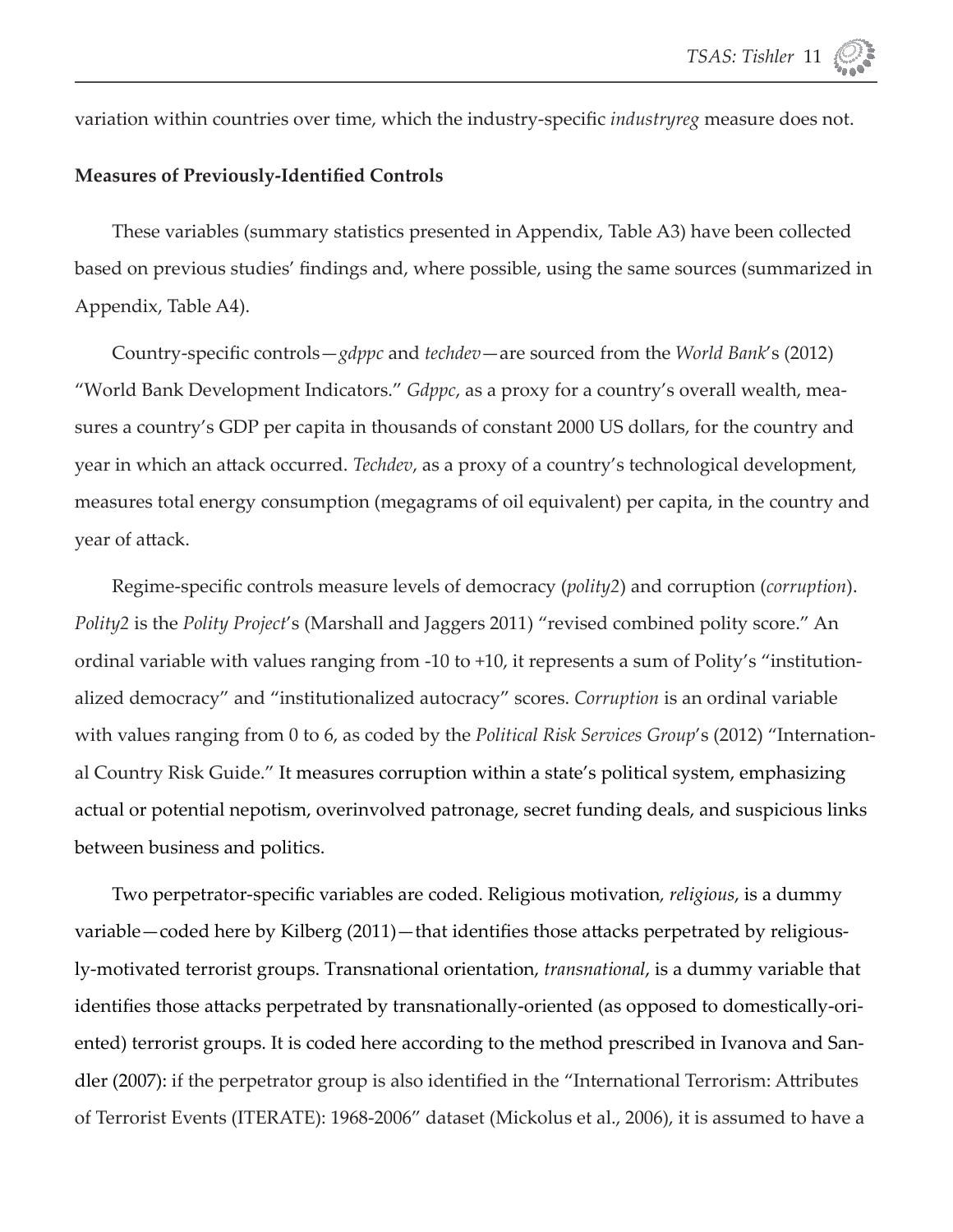transnational orientation and thus coded as 1. If the perpetrator group is not named in ITERATE, or if the perpetrator is a lone wolf or unidentified, it is coded as 0.

#### **Econometric Models and Estimation Methods**

A multinomial logit regression is employed to test the influence of the above-defined independent variables, described in Table 2, on the categorical dependent variable, weapontype. Here, the variables predict the likelihoods of four possible, non-orderable, nominal outcomes—C, B, R, or N terrorism incidents—relative to a base outcome. In this study, unless otherwise specified, the base outcome used for interpretation and the presentation of results is biological incidents. Since each outcome in a multinomial logit regression signifies its likelihood relative to a given base outcome, the model's "coefficients" are presented as relative-risk ratios (RRRs). The RRR illustrates the influence of the explanatory variable on the likelihood of an outcome relative to the base case.

Two general multinomial logit models are tested. Model 1 addresses measures of states' regulatory capacity ( $x5$  and  $x6$ ), and characteristics specific to perpetrators ( $x7$  and  $x8$ ), regimes ( $x3$ and  $x4$ ), and countries ( $x1$  and  $x2$ ) that have been previously identified as determinants of CBRN over conventional terrorism:

*weapontype* = 
$$
\beta_0 + \beta_1 gdppc_1 + \beta_2 techdev_2 + \beta_3 \log(polity2)_3 + \beta_4 corruption_4 + \beta_5 bureauqual_5 + \beta_6 industryreg_6 + \beta_7 transnational_7 + \beta_8 religious_8 + \mu
$$
 (1)

**Model 2** adds industry-specific variables  $(x_{9'}|x_{10})$  and  $x_{11})$  to the previous model:

 $we a point y pe = \beta_0 + \beta_1 g d ppc_1 + \beta_2 tech dev_2 + \beta_3 log( \text{poly2})_3 + \beta_4 \text{corruption}_4 +$  $\beta_5$ *bureauqual*<sub>5</sub> +  $\beta_6$ *industryreg*<sub>6</sub> +  $\beta_7$ *transnational*<sub>7</sub> +  $\beta_8$ *religious*<sub>8</sub> +  $\beta_9$ *nuclearindustry*<sub>9</sub>  $+ \beta_{10} \log(\text{chemindustry/bioindustry})_{10} + \beta_{11}(\text{radindustry/bioindustry})_{11} + \mu$  (2)

These models include most variables in their absolute form described in the previous section, except for *polity2* and the two industry ratios. The log of *polity2* is taken to narrow the variable's range, and make it less sensitive to an abundance of high scores (72.83% of observations scored 10 in *polity2*). Instead of absolute measures of industry size, ratios are taken of both *radindustry*  and *chemindustry* to *bioindustry* to capture variation across countries regarding industries' relative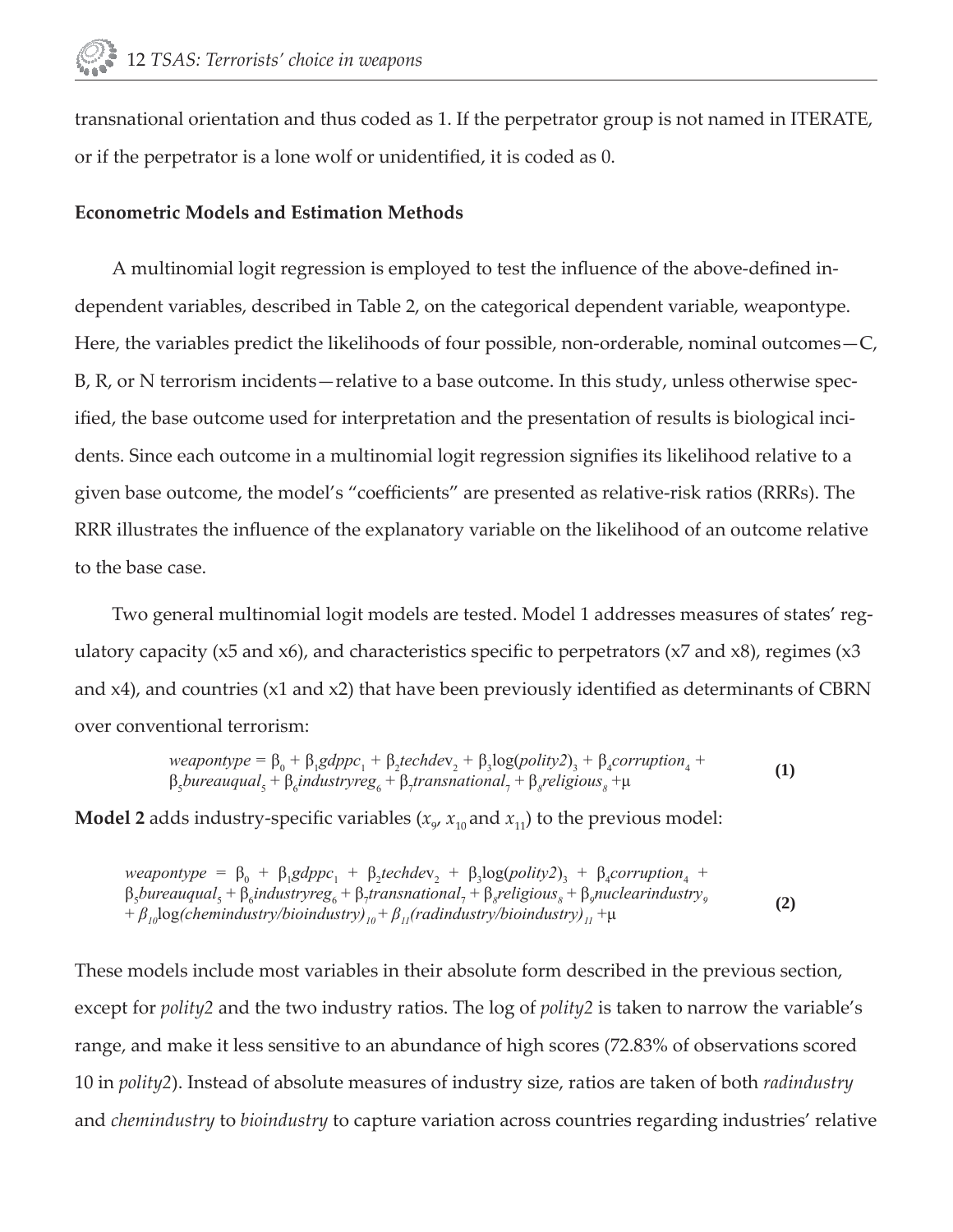sizes within them. *Bioindustry* is used as the denominator in both cases to produce estimates that are less sensitive to extreme high values of the *chemindustry* variable.

**Models 1** and **2** are each tested against two forms of the *weapontype* dependent variable: one in which there are four categories, C, B, R, or N (**Models 1A** and **2A**); and one in which R and N are collapsed into a single category (**Models 1B** and **2B**). The logic for doing so is two-fold. From a practical perspective, there is no publicly available codebook for the *Monterey WMD Database* that could define how nuclear and radiological attacks were coded. Within the available literature, radiological terrorism is understood to refer to the dispersion of radioactive materials, and nuclear terrorism is understood to mean terrorists' use of nuclear fusion or fission to produce an atomic implosion or explosion. The *Monterey WMD Database*'s inclusion of "nuclear" as an outcome with 42 observations is thus suspect, since in none of these cases did a nuclear incident, according to the conventional understanding of the term, take place. From a theoretical standpoint, it is possible that the available proxy variables, *radindustry* and *nuclearindustry*, will not clearly distinguish between nuclear and radiological "industry," since they both pertain to a country's nuclear energy production capacity.

**Models 1** and **2** are each tested against two forms of the *weapontype* dependent variable: one in which there are four categories, C, B, R, or N (**Models 1A** and **2A**); and one in which R and N are collapsed into a single category (**Models 1B** and **2B**). The logic for doing so is two-fold. From a practical perspective, there is no publicly available codebook for the *Monterey WMD Database* that could define how nuclear and radiological attacks were coded. Within the available literature, radiological terrorism is understood to refer to the dispersion of radioactive materials, and nuclear terrorism is understood to mean terrorists' use of nuclear fusion or fission to produce an atomic implosion or explosion. The *Monterey WMD Database*'s inclusion of "nuclear" as an outcome with 42 observations is thus suspect, since in none of these cases did a nuclear incident, according to the conventional understanding of the term, take place. From a theoretical standpoint, it is possible that the available proxy variables, *radindustry* and *nuclearindustry*, will not clearly distinguish between nuclear and radiological "industry," since they both pertain to a country's nuclear energy production capacity.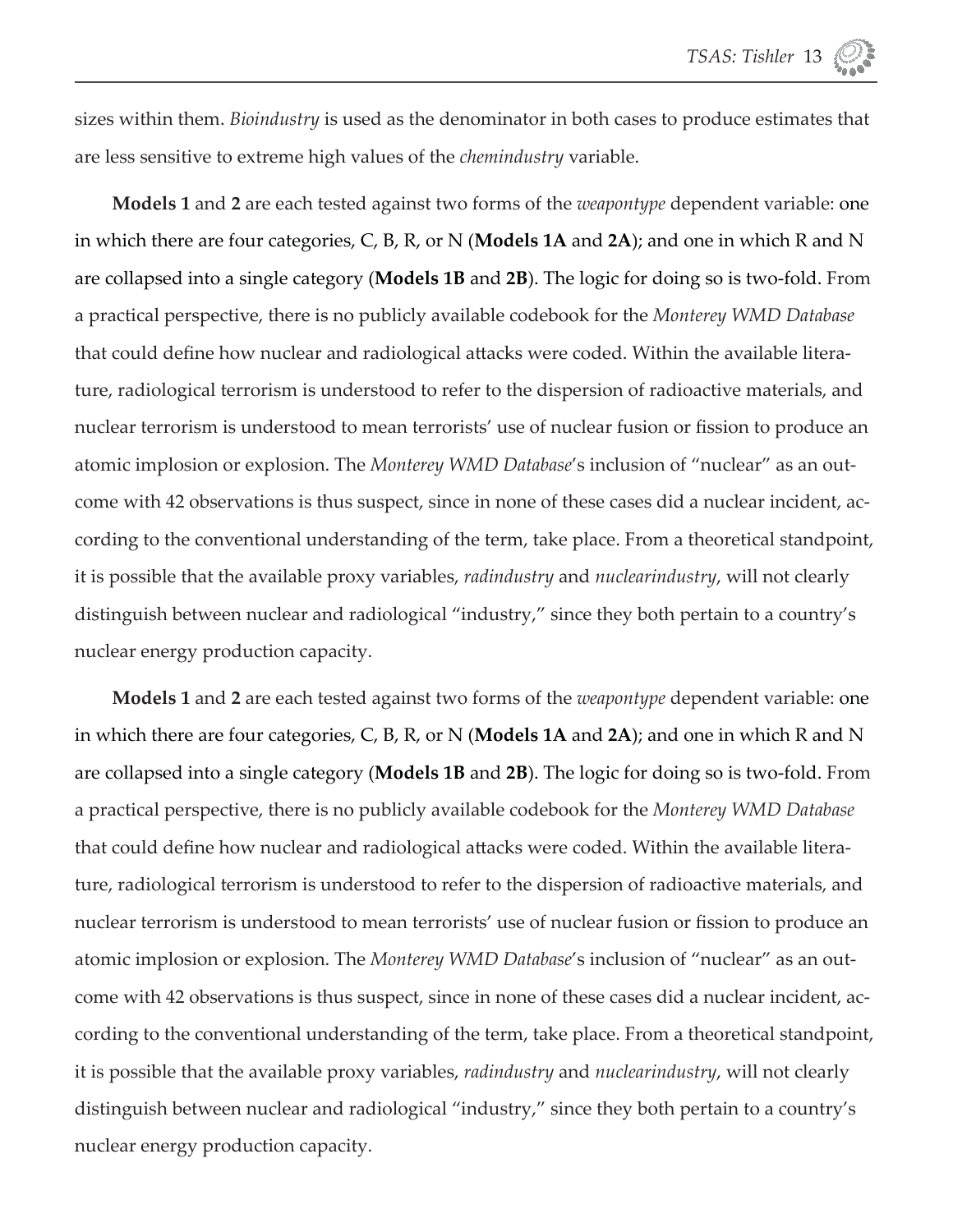## TABLE 2: VARIABLE DESCRIPTIONS

| weapontype                         | type of weapon used in terrorism incident; either with four outcomes (C, B, R,<br>or N) or three outcomes, with radiological and nuclear combined (C, B, or R<br>$+ N$                                                                                                                                              |
|------------------------------------|---------------------------------------------------------------------------------------------------------------------------------------------------------------------------------------------------------------------------------------------------------------------------------------------------------------------|
| bioindustry                        | annual pharmaceutical exports, in US dollars at current prices, per country<br>and year of terrorism incident; a proxy for the country's life sciences (i.e.<br>"biological") industry                                                                                                                              |
| chemindustry                       | annual chemical exports minus pharmaceutical exports (if reported), in US<br>dollars at current prices, per country and year of terrorism incident; a proxy<br>for the country's chemical industry                                                                                                                  |
| nuclearindustry                    | $=$ 1 if target country possesses weapons-usable materials, 0 otherwise; a<br>proxy for the country's nuclear "industry"                                                                                                                                                                                            |
| radindustry                        | annual electricity production from nuclear sources, in kilowatt-hours, per<br>country and year of terrorism incident; a proxy for the country's radiological<br>industry                                                                                                                                            |
| log (chemindustry/<br>bioindustry) | log of chemindustry divided by bioindustry; log transformation allows relative-<br>risk ratio to serve as elasticity of weapontype with respect to this ratio; a<br>measure of chemical industry's size relative to biological industry                                                                             |
| (radindustry<br>/bioindustry)      | radindustry divided by bioindustry; a measure of radiological industry's size<br>relative to biological industry                                                                                                                                                                                                    |
| bureauqual                         | scale coding (0-4) of target country's bureaucratic strength and its bureaucracy's<br>capacity to withstand governmental changes and maintain political autonomy<br>in the year of attack; a proxy for states' industrial regulatory capacity                                                                       |
| industryreg                        | scale coding (1-100) of the degree to which countries have implemented<br>UNSCR 1540, current values; a proxy measure for states' CBRN industry<br>regulation                                                                                                                                                       |
| gdppc                              | GDP per capita in \$1000 of dollars per country and year of attack, in constant<br>2000 US dollars; a measure of country wealth                                                                                                                                                                                     |
| techdev                            | total energy consumption (megagram of oil equivalent) per capita, for country<br>and year of attack; a proxy for level of technological development in target<br>country                                                                                                                                            |
| corruption                         | ordinal (0 to 6) ranking of corruption within political system, per country and<br>year of attack                                                                                                                                                                                                                   |
| log(polity2)                       | log of <i>polity2</i> ("Revised Combined Polity Score"), an ordinal variable (-10 to<br>+10) measuring autocracy (negative values) and democracy (positive values)<br>for country and year of attack; log transformation allows relative-risk ratio to<br>serve as elasticity of weapontype with respect to polity2 |
| religious                          | $=$ 1 if perpetrator is an identified terrorist group with religious motivation, 0<br>otherwise                                                                                                                                                                                                                     |
| transnational                      | $=$ 1 if perpetrator is an identified terrorist group with transnational orientation,<br>0 otherwise                                                                                                                                                                                                                |
|                                    |                                                                                                                                                                                                                                                                                                                     |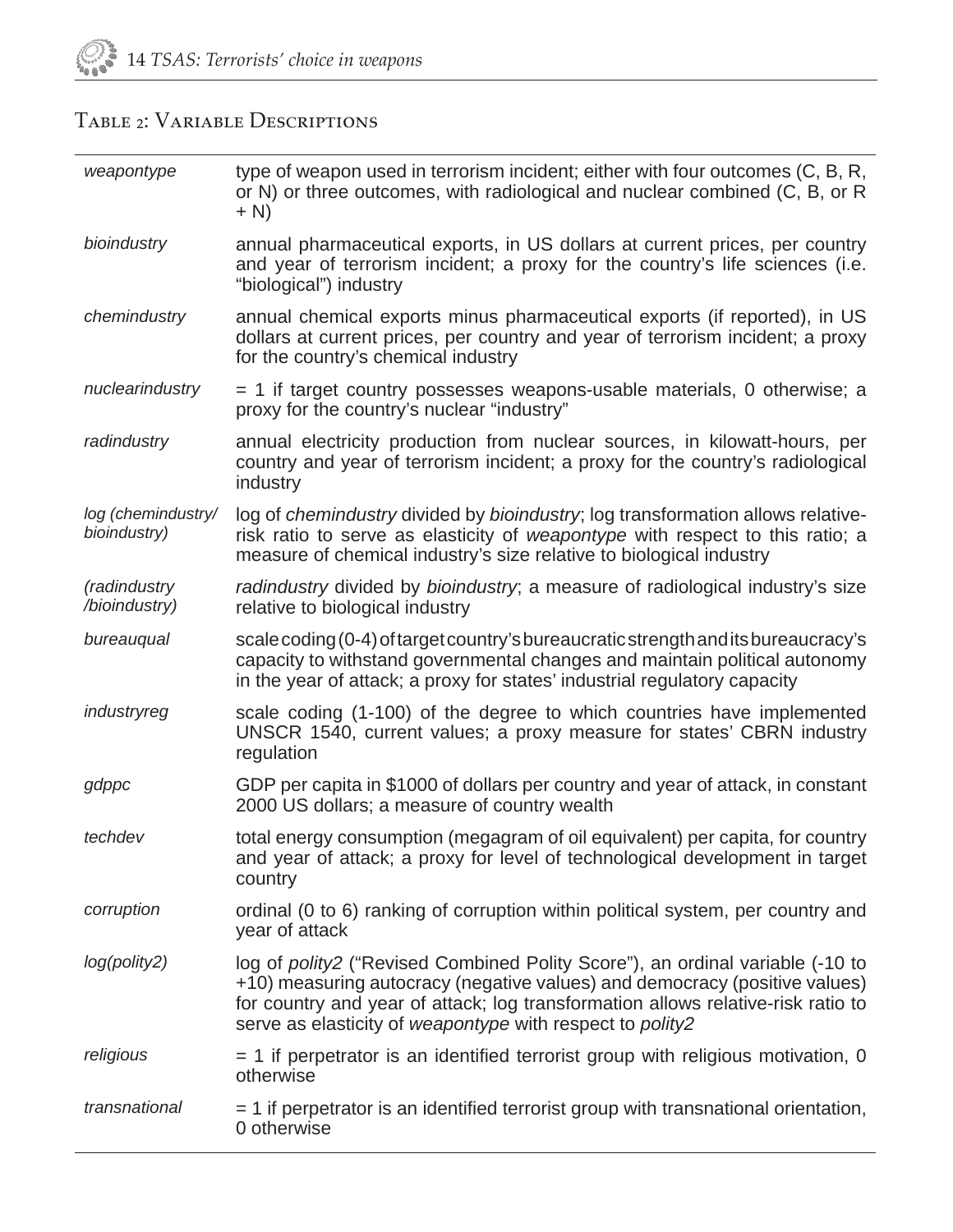Finally, the more comprehensive **Model 2** is tested against two subsets of observations: hoaxes and pranks (**Model 2C**) versus only "serious" terrorism incidents (**Model 2D**). The latter is tested using the four-outcome dependent variable based on the findings of **Models 1A, 1B, 2A,** and 2B (discussed below), which demonstrate meaningful differences between terrorists' choice of radiological or nuclear weapons. **Model 2C** is tested using a general logit regression with only two dependent variable outcomes: biological and chemical. Radiological and nuclear incidents were dropped from the sample, as their low frequency—1 and 3 observations respectively—prevented the application of a multinomial logit regression. Tests indicate that the models do not exhibit any significant heteroskedasticity or multicollinearity.

#### **Results and Analysis**

#### **Findings Across Diff ering Arrangements of the Dependent Variable**

**Models 1A, 1B, 2A** and **2B** yielded robust results. Given the degree to which human agency can be assumed to play a role in terrorists' weapon choice, the models' explanatory power pseudo r-squared at 0.177, 0.179, 0.201, and 0.197 respectively—is fairly high. Results for **Models 1A** and **2A**, with the dependent variable *weapontype* comprising four categories—C, B, R, or N are presented in Table 3. Results for **Models 1B** and **2B**—with three *weapontype* categories, C, B, or  $R + N$ —are presented in Table 4.

#### **Hypothesis 1: Weapon Type and Related Industry**

The data provide mixed support for the technological determinist hypothesis. In distinguishing between chemical and biological incidents, the results are compelling: in **Model 2A**, a one unit increase in log(*chemindustry/bioindustry*) results in a 42.1% (42.5% in **Model 2B**) increase in the likelihood of a chemical attack as opposed to a biological one. The practical significance of this value is quite large, given the variable's statistical dispersion: a country with the highest logged ratio will be nearly four and a half times more likely to experience chemical attacks over biological ones than a country with the smallest proportion of biological to chemical industry.

The data are less clear with respect to nuclear and radiological terrorism. The *radindustry/ bioindustry* ratio only approached significance (p = 0.073) for radiological incidents in **Model 2A**. Additionally, at 1.002, the RRR bears little practical significance (only 0.002%) in determining the likelihood of radiological over biological terrorism.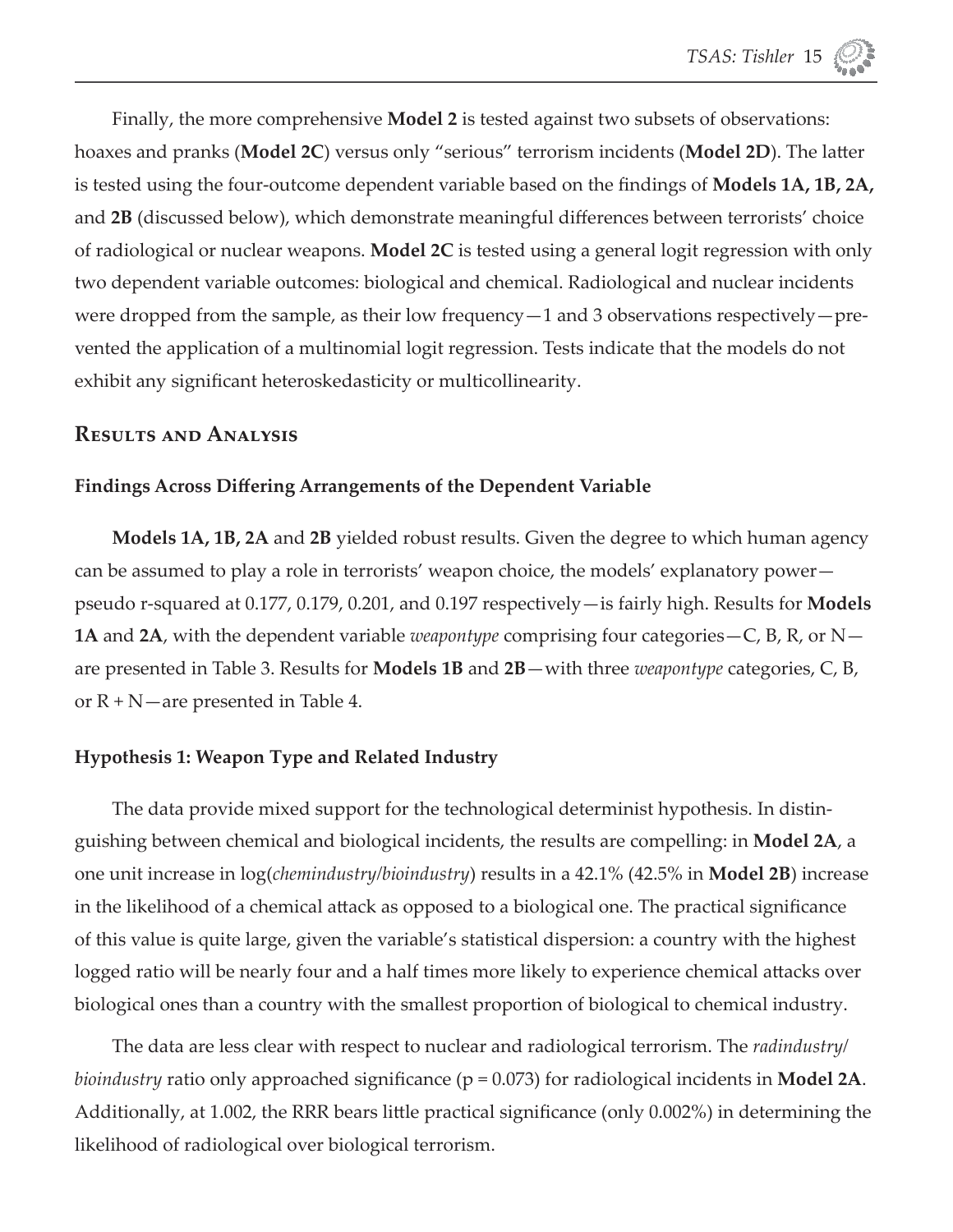|                     |                                           | MODEL 1A                      |         | MODEL 2A                      |         |  |
|---------------------|-------------------------------------------|-------------------------------|---------|-------------------------------|---------|--|
| <b>DV</b>           | INDEPENDENT VARIABLE                      | <b>RELATIVE-RISK</b><br>RATIO | P-VALUE | <b>RELATIVE-RISK</b><br>RATIO | P-VALUE |  |
|                     | <b>BIOLOGICAL INCIDENT (BASE OUTCOME)</b> |                               |         |                               |         |  |
|                     | gdppc                                     | 0.980                         | 0.145   | 0.928                         | 0.000   |  |
|                     | techdev                                   | 0.876                         | 0.015   | 0.836                         | 0.005   |  |
|                     | log(polity2)                              | 1.638                         | 0.341   | 6.453                         | 0.014   |  |
|                     | corruption                                | 1.888                         | 0.000   | 1.382                         | 0.028   |  |
|                     | bureauqual                                | 0.543                         | 0.007   | 0.861                         | 0.614   |  |
|                     | industryreg                               | 0.997                         | 0.723   | 1.001                         | 0.963   |  |
| CHEMICAL INCIDENT   | transnational                             | 8.741                         | 0.000   | 8.471                         | 0.000   |  |
|                     | religious                                 | 4.064                         | 0.000   | 3.906                         | 0.002   |  |
|                     | nuclearindustry                           |                               |         | 6.422                         | 0.000   |  |
|                     | log(chemindustry/bioindustry)             |                               |         | 1.421                         | 0.028   |  |
|                     | radindustry/bioindustry                   |                               |         | 0.998                         | 0.116   |  |
|                     | Constant                                  | 0.444                         | 0.389   | 0.007                         | 0.001   |  |
|                     | gdppc                                     | 0.976                         | 0.586   | 0.993                         | 0.911   |  |
|                     | techdev                                   | 0.942                         | 0.716   | 0.870                         | 0.537   |  |
|                     | log(polity2)                              | 0.576                         | 0.507   | 2.084                         | 0.667   |  |
| NUCLEAR INCIDENT    | corruption                                | 1.496                         | 0.227   | 1.459                         | 0.380   |  |
|                     | bureauqual                                | 0.269                         | 0.008   | 0.154                         | 0.010   |  |
|                     | industryreg                               | 1.026                         | 0.247   | 1.033                         | 0.260   |  |
|                     | transnational                             | 3.638                         | 0.017   | 3.314                         | 0.069   |  |
|                     | religious                                 | 5.543                         | 0.054   | 5.186                         | 0.091   |  |
|                     | nuclearindustry                           |                               |         | 2.932                         | 0.262   |  |
|                     | log(chemindustry/bioindustry)             |                               |         | 0.008                         | 0.983   |  |
|                     | radindustry/bioindustry                   |                               |         | 0.999                         | 0.636   |  |
|                     | Constant                                  | 0.619                         | 0.790   | 0.064                         | 0.464   |  |
|                     | gdppc                                     | 1.035                         | 0.185   | 1.022                         | 0.554   |  |
| Ξ                   | techdev                                   | 0.706                         | 0.001   | 0.629                         | 0.000   |  |
|                     | log(polity2)                              | 0.261                         | 0.044   | 5.504                         | 0.277   |  |
| RADIOLOGICAL INCIDE | corruption                                | 0.552                         | 0.012   | 0.365                         | 0.000   |  |
|                     | bureauqual                                | 0.866                         | 0.684   | 1.550                         | 0.394   |  |
|                     | industryreg                               | 1.037                         | 0.023   | 1.018                         | 0.468   |  |
|                     | transnational                             | 4.300                         | 0.000   | 3.216                         | 0.029   |  |
|                     | religious                                 | 3.826                         | 0.021   | 5.552                         | 0.008   |  |
|                     | nuclearindustry                           |                               |         | 2.785                         | 0.148   |  |
|                     | log(chemindustry/bioindustry)             |                               |         | 1.071                         | 0.798   |  |
|                     | radindustry/bioindustry                   |                               |         | 1.002                         | 0.073   |  |
|                     | Constant                                  | 3.640                         | 0.325   | 0.007                         | 0.150   |  |
|                     | Number of observations                    | 1246                          |         | 1106                          |         |  |
|                     | Prob > chi-squared                        | 0.0000                        |         | 0.0000                        |         |  |
|                     | Pseudo r-squared                          |                               | 0.177   |                               | 0.201   |  |
|                     | Log likelihood                            | $-938.239$                    |         | $-765.723$                    |         |  |

# Table 3: Multinomial Logit Regression Results for Weapon Type – C, B, R, or N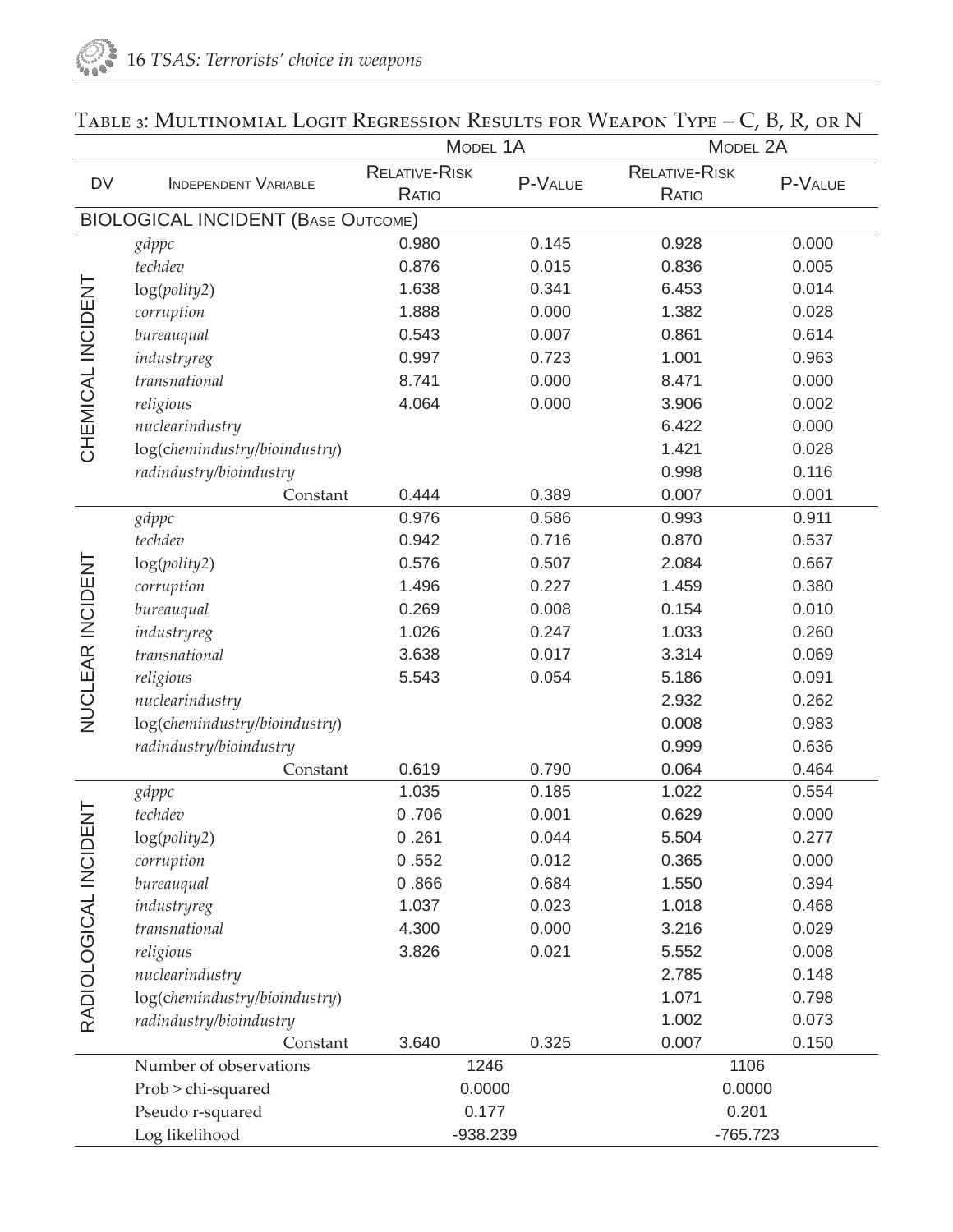|                       |                                           | MODEL 1A               |         | MODEL 2A               |         |
|-----------------------|-------------------------------------------|------------------------|---------|------------------------|---------|
| <b>DV</b>             | INDEPENDENT VARIABLE                      | RELATIVE-RISK<br>RATIO | P-VALUE | RELATIVE-RISK<br>RATIO | P-VALUE |
|                       | <b>BIOLOGICAL INCIDENT (BASE OUTCOME)</b> |                        |         |                        |         |
|                       | gdppc                                     | 0.980                  | 0.145   | 0.928                  | 0.000   |
|                       | techdev                                   | 0.876                  | 0.015   | 0.836                  | 0.005   |
|                       | log(polity2)                              | 1.638                  | 0.341   | 6.453                  | 0.014   |
|                       | corruption                                | 1.888                  | 0.000   | 1.382                  | 0.028   |
|                       | bureauqual                                | 0.543                  | 0.007   | 0.861                  | 0.614   |
|                       | industryreg                               | 0.997                  | 0.723   | 1.001                  | 0.963   |
| CHEMICAL INCIDENT     | transnational                             | 8.741                  | 0.000   | 8.471                  | 0.000   |
|                       | religious                                 | 4.064                  | 0.000   | 3.906                  | 0.002   |
|                       | nuclearindustry                           |                        |         | 6.422                  | 0.000   |
|                       | log(chemindustry/bioindustry)             |                        |         | 1.421                  | 0.028   |
|                       | radindustry/bioindustry                   |                        |         | 0.998                  | 0.116   |
|                       | Constant                                  | 0.444                  | 0.389   | 0.007                  | 0.001   |
|                       | gdppc                                     | 0.976                  | 0.586   | 0.993                  | 0.911   |
|                       | techdev                                   | 0.942                  | 0.716   | 0.870                  | 0.537   |
|                       | log(polity2)                              | 0.576                  | 0.507   | 2.084                  | 0.667   |
| NUCLEAR INCIDENT      | corruption                                | 1.496                  | 0.227   | 1.459                  | 0.380   |
|                       | bureauqual                                | 0.269                  | 0.008   | 0.154                  | 0.010   |
|                       | industryreg                               | 1.026                  | 0.247   | 1.033                  | 0.260   |
|                       | transnational                             | 3.638                  | 0.017   | 3.314                  | 0.069   |
|                       | religious                                 | 5.543                  | 0.054   | 5.186                  | 0.091   |
|                       | nuclearindustry                           |                        |         | 2.932                  | 0.262   |
|                       | log(chemindustry/bioindustry)             |                        |         | 0.008                  | 0.983   |
|                       | radindustry/bioindustry                   |                        |         | 0.999                  | 0.636   |
|                       | Constant                                  | 0.619                  | 0.790   | 0.064                  | 0.464   |
|                       | gdppc                                     | 1.035                  | 0.185   | 1.022                  | 0.554   |
|                       | techdev                                   | 0.706                  | 0.001   | 0.629                  | 0.000   |
|                       | log(polity2)                              | 0.261                  | 0.044   | 5.504                  | 0.277   |
|                       | corruption                                | 0.552                  | 0.012   | 0.365                  | 0.000   |
| RADIOLOGICAL INCIDENT | bureauqual                                | 0.866                  | 0.684   | 1.550                  | 0.394   |
|                       | industryreg                               | 1.037                  | 0.023   | 1.018                  | 0.468   |
|                       | transnational                             | 4.300                  | 0.000   | 3.216                  | 0.029   |
|                       | religious                                 | 3.826                  | 0.021   | 5.552                  | 0.008   |
|                       | nuclearindustry                           |                        |         | 2.785                  | 0.148   |
|                       | log(chemindustry/bioindustry)             |                        |         | 1.071                  | 0.798   |
|                       | radindustry/bioindustry                   |                        |         | 1.002                  | 0.073   |
|                       | Constant                                  | 3.640                  | 0.325   | 0.007                  | 0.150   |
|                       | Number of observations                    | 1246                   |         | 1106<br>0.0000         |         |
|                       | Prob > chi-squared                        | 0.0000                 |         |                        |         |
|                       | Pseudo r-squared                          | 0.177                  |         | 0.201                  |         |
|                       | Log likelihood                            | -938.239               |         | $-765.723$             |         |

### TABLE 4: MULTINOMIAL LOGIT REGRESSION RESULTS FOR WEAPON TYPE = C, B, R OR N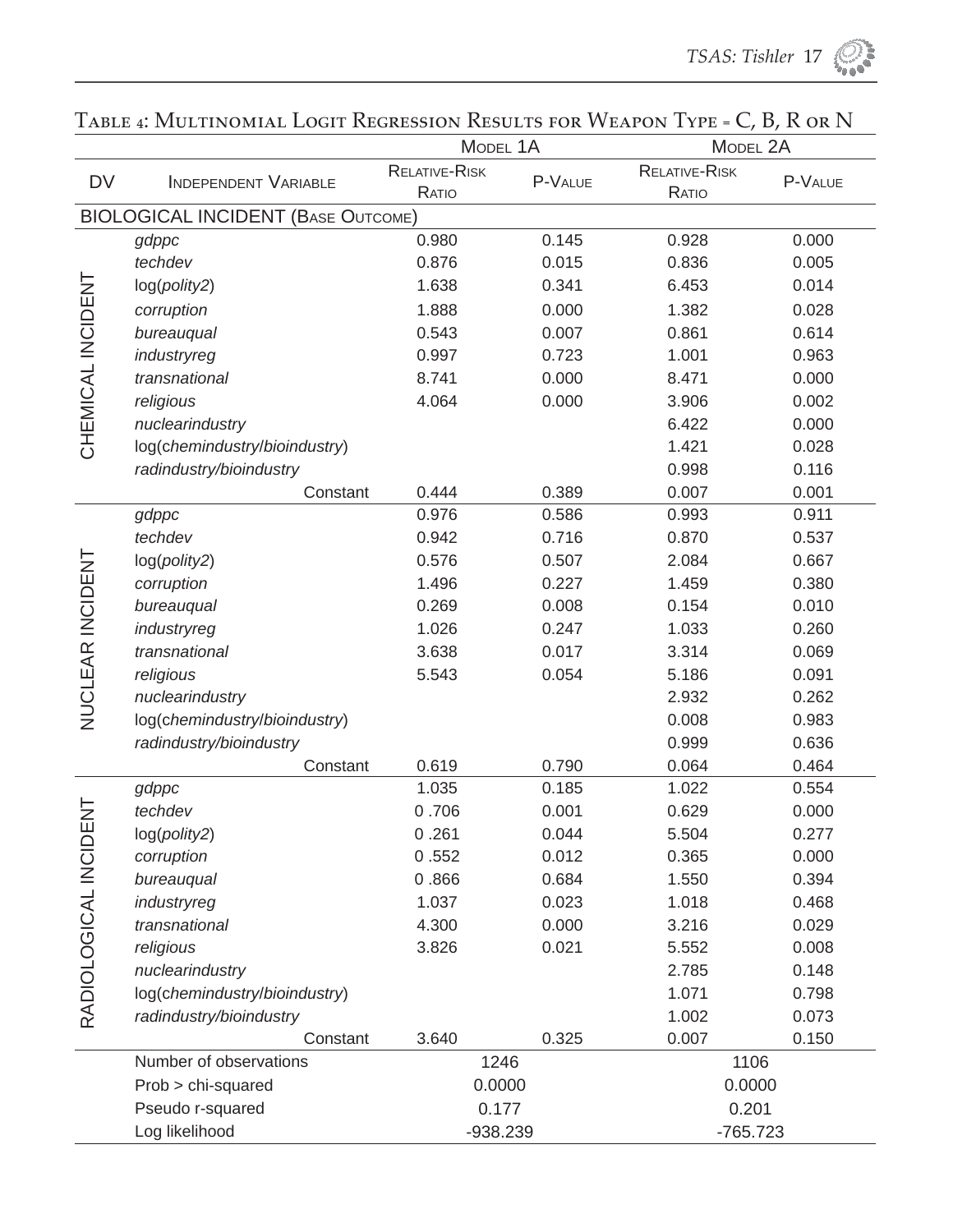The indicator *nuclearindustry* generated unexpected results: in **Model 2A**, it was not a significant determinant of nuclear or radiological incidents with any base outcome, but it did have a surprisingly strong effect (RRR = 6.421) on the likelihood of chemical over biological terrorism. That is, the presence of weapons-usable nuclear materials in a country made chemical terrorism nearly fi ve and a half times more likely than biological terrorism. In **Model 2B**, *nuclearindustry* was significant for chemical weapons ( $RRR = 6.292$ ) and the nuclear-radiological combination (RRR = 3.205), demonstrating that both chemical and nuclear or radiological attacks are more likely than biological attacks when a country possesses nuclear weapons-usable materials.

 While stronger proxy measures for radiological and nuclear industry would be required to conclusively confirm or disconfirm Hypothesis 1A, the findings for log(*chemindustry/bioindustry*) indicate that terrorists' choice in weapon is, at least in some cases, linked to related industrial capacity.

#### **Hypothesis 2: Regulatory Capacity and Proliferation Potential**

The models generate convincing support for Hypothesis 2 regarding a continuum of proliferation potential and states' regulatory capacity. In **Model 1A**, *bureauqual* is significant and with the smallest RRR  $(= 0.269)$  for nuclear industry (note that when RRR  $\leq 1$ , the closer it is to 0, the larger its negative likelihood of occurring). The RRR is even closer to 0 (RRR = 0.154) when controlling for **Model 2A**'s industry variables. As states' bureaucratic quality increases, nuclear attacks thus retain only between 15.4 and 26.9 percent chances of occurring, relative to biological attacks, which—assuming the order of proliferation potential in the continuum is accurate (i.e. biological agents are most difficult to regulate, and nuclear agents are most easily regulated) confirms the hypothesis that higher state regulatory capacity corresponds to the use of the most difficultly regulated CBRN agents.

*Bureauqual* is significant with a moderately-sized, smaller-than-one RRR (0.543) for chemical incidents in **Model 1A**, thus placing chemical terrorism accurately on the continuum between the poles of biological and nuclear. While *bureauqual* does not generate significant coefficients for radiological attacks with biological as the regression's base outcome (implying that it is not statisti-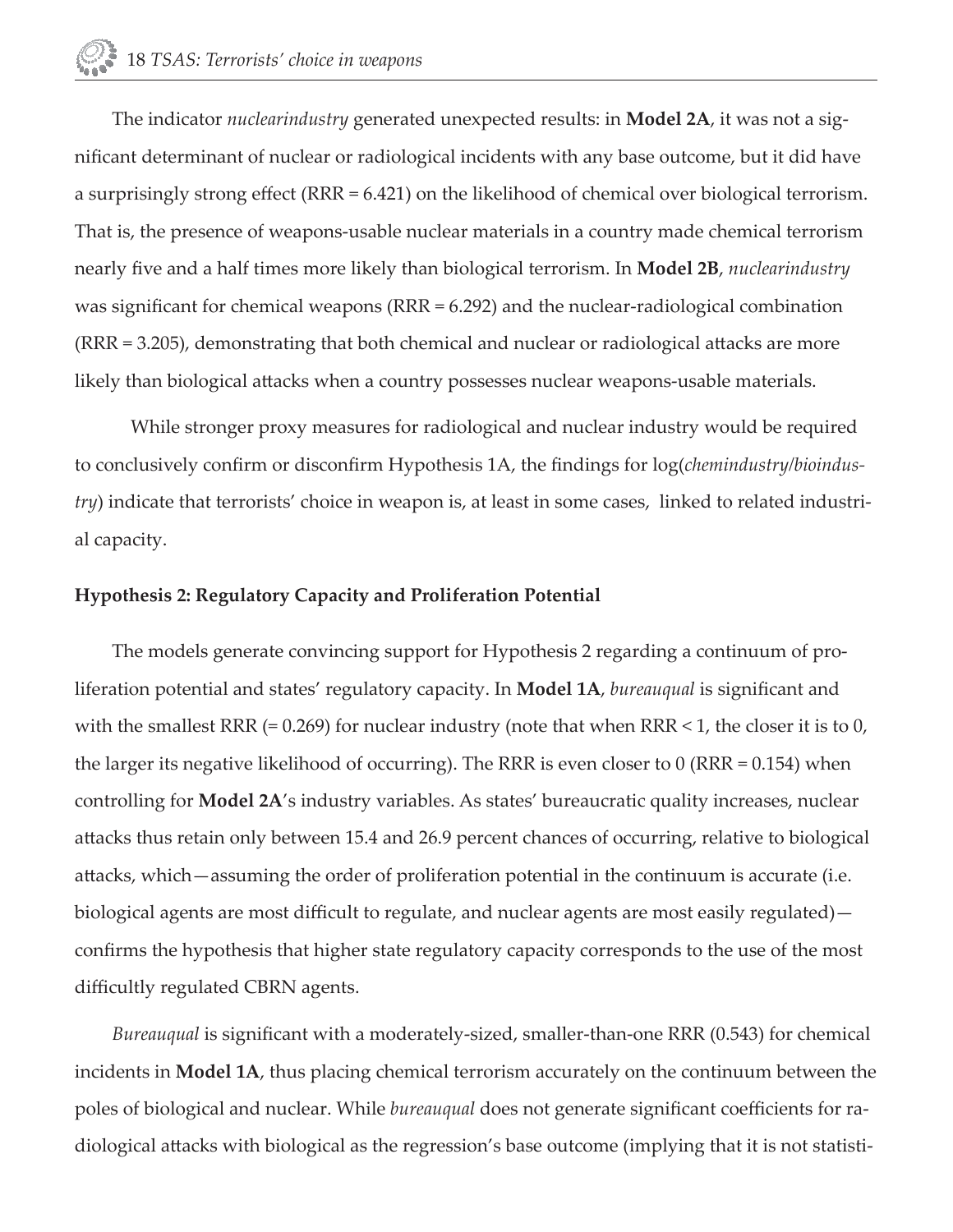cally different from biological, and thus—as the hypothesis suggests—difficult to regulate), when the base case is switched to radiological (i.e. when RRRs are made to represent relationships between the corresponding weapon type and *radiological* incidents), a significant *bureauqual* coefficient for nuclear incidents demonstrates that radiological terrorism would lie close to biological (toward the "difficult to regulate" pole) on the continuum. When nuclear and radiological incidents are collapsed into a single category, **Model 1B** also demonstrates that biological agents are more difficult to regulate than chemical agents. The insignificant coefficient for the combination of radiological and nuclear incidents provides implicit support for Hypothesis 2, since radiological and nuclear agents are not adjacent to one another on the proliferation continuum; their combined relationship relative to the other two weapon types *should* be ambiguous if the continuum and hypothesis are correct.

#### **Hypothesis 3: Determinants of CBRN Over Conventional Weapons**

Contrary to the expectations of Hypothesis 3, some of the regime and perpetrator characteristics previously identified as significant determinants of CBRN over conventional terrorism were not only significant, but with large magnitudes.

Most notably, perpetrator characteristics—*transnational* and *religious*—were consistently, across nearly all dependent variable outcomes in **Models 1A**, **1B**, **2A**, and **2B**, statistically signifi cant and with RRRs ranging from 3.104 (*transnational* for nuclear incidents in **Model 2B**) to 8.753 (*transnational* for chemical incidents in **Model 1B**). While there was slight variation between models and across C, B, R, or N outcomes regarding which of the two perpetrator variables had the strongest influence on terrorist's choice in weapon, a clear trend emerged: both transnationally-oriented and religiously-motivated terrorists were significantly less likely to employ biological weapons than other weapon types.

The low likelihood of transnationally-oriented groups to pursue biological terrorism can be linked with the proliferation continuum, and lends support to the technological determinist hypothesis. Since biological agents are difficult to regulate, they are presumably more prevalent in a wider range of states and more readily available to actors within these states. Transnational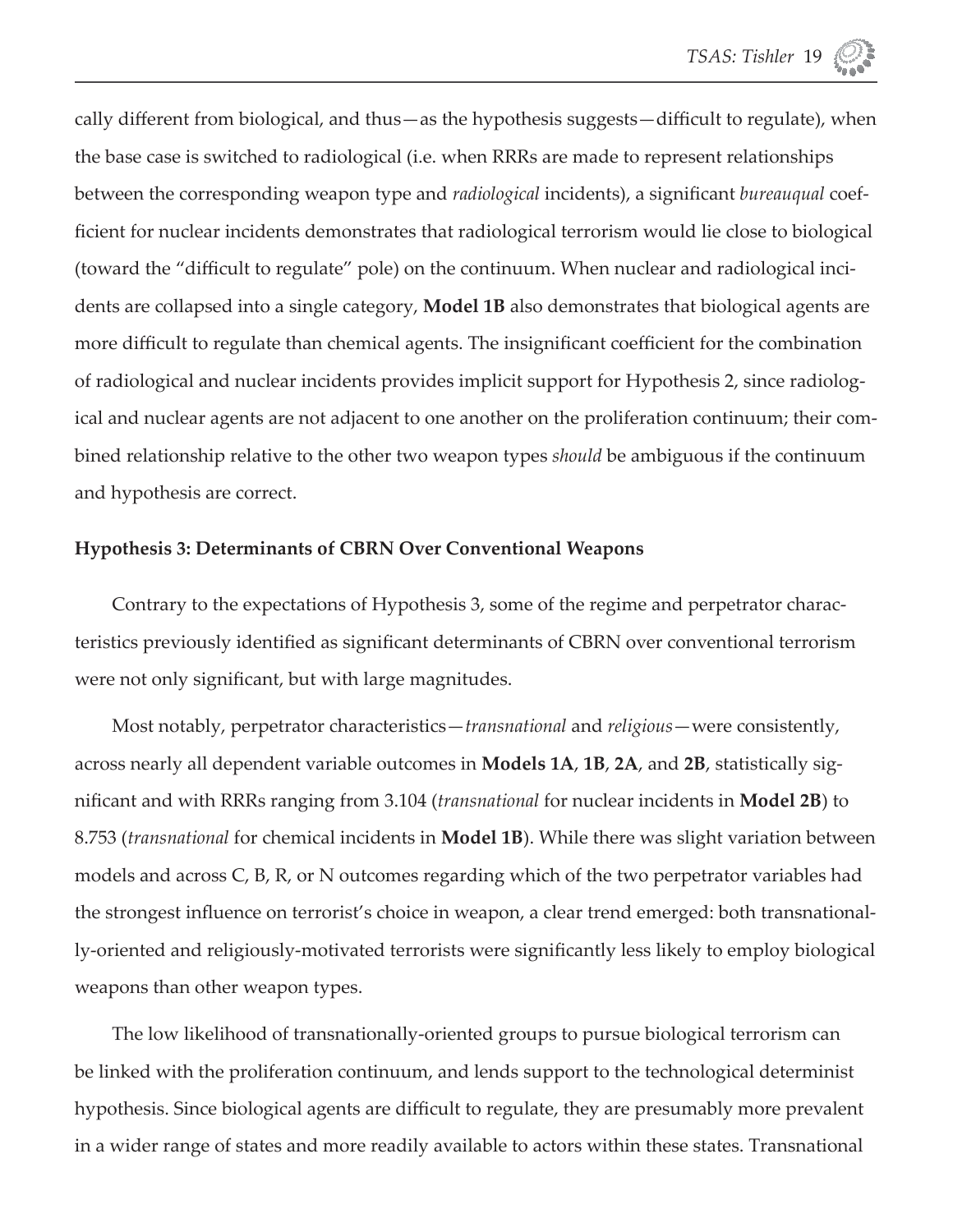terrorist groups, however, "are in a more competitive news market than domestic terrorists and this induces [them] to seek more ghastly actions" (Ivanova and Sandler, 2007, p. 282). While Ivanova and Sandler make this claim to support a hypothesis that transnational terrorists would be more inclined to pursue CBRN over conventional weapons, such competition for media attention might produce a disincentive toward using biological weapons, since they are presumably the most common CBRN weapon type (comprising 56.95% of all observations).

The available literature does not appear to present any meaningful reason for which religiously-motivated terrorists would be unlikely to pursue biological terrorism. In fact, this result runs contrary to experience with Al Qaeda, arguably the best-known religious *and* transnational terrorist group: before his death, Osama bin Laden had pursued the development of unconventional weapons—including, supposedly, biological weapons—as "a religious duty" (as cited in Yusufzai, 1999). It is likely that the above-described findings regarding religious groups and biological terrorism result from a confounding factor: the high prevalence of biological hoaxes in the sample, and the high likelihood that religious terrorists will perpetrate serious attacks more often than hoaxes. Biological incidents comprised 93.82% (729 of 777) of hoaxes, compared with 13.15% (86 of 654) of serious attacks; and religious-motivated terrorists perpetrated only  $0.65\%$  (5 of 768) of hoaxes, compared with 15.90% (104 of 550) of serious attacks. Since hoaxes are very likely to be biological, and religious-motivated terrorists are less likely to perpetrate hoaxes than serious attacks, it misleadingly appears that religious-motivated terrorists are unlikely to use biological weapons. Indeed, when hoaxes and pranks are controlled for (i.e. a hoax or prank indicator is added to **Model 2**), the significance of the coefficients for *religious* in every case is eliminated. *Transnational*, on the other hand, remains robust, and so the spurious argument does not challenge the above-described relationship with respect to transnational terrorists.

The RRRs for *gdppc* are also of note. In **Model 2A**, a smaller-than-one RRR of *gdppc* for chemical relative to biological incidents (0.928) suggests that biological is more likely than chemical terrorism when country wealth is high. When the base outcome is switched to chemical, radiological becomes 10% more likely than chemical terrorism when country wealth is high. This relationship between both biological and radiological incidents and high *gdppc* may be highlighting a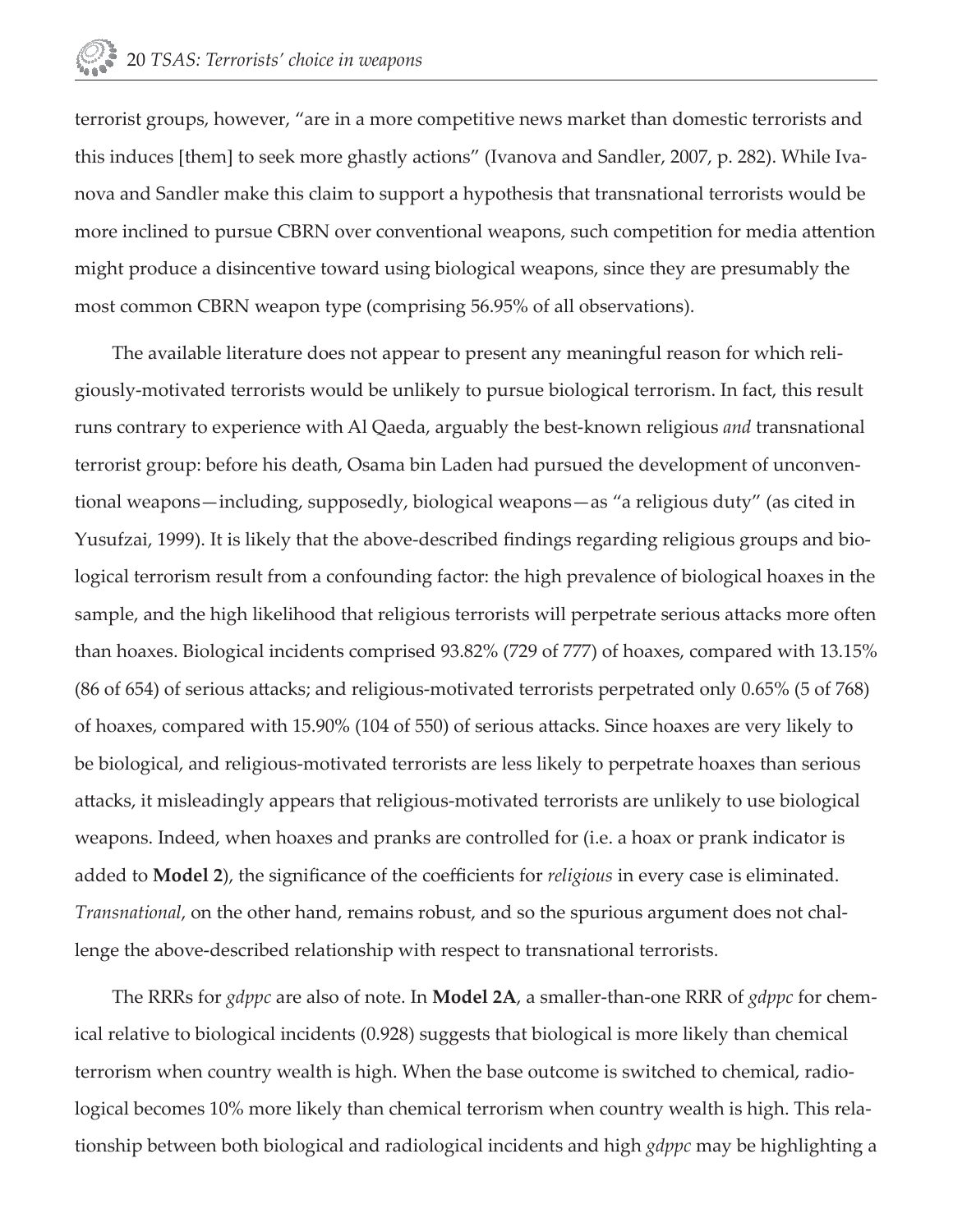weakness of the related industry measures: since life sciences or "biological industry" in addition to radiological capacity can be presumed to be generally more advanced in richer countries, it is possible that *gdppc* may be capturing the effects of related industries that this study's limited industry proxies fail to encompass.

Overall, the surprising statistical significance of many previously-identified determinants of CBRN over conventional weapons in determining C, B, R, or N suggests that treating CBRN as a general category may obscure important differences regarding the determinants of unconventional weapon type use.

#### **Hypothesis 1 Revisited: Hoaxes and Pranks versus Serious Att acks**

When separating hoaxes and pranks from serious attacks (results presented in Appendix, Table A5), the industry explanatory variables of **Model 2**, based on pseudo r-squared values, performed better for hoaxes than for non-hoaxes. While the comparison between the two models is not perfect, given that only two weapon types were assessed in the hoax sample, it generates results consistent with Rowlands, Littlewood, and Kilberg's (2012) findings that CBRN hoaxes are most likely to be biological, and actual attacks are most often chemical. That industry and regulation variables lack significance for all types of serious attack suggests that terrorists are not induced to actually employ particular weapons simply because they are more easily-accessed, nor are they dissuaded by difficulty in access imposed by regulation: those who aspire to perpetrate serious CBRN incidents will actively seek the weapon type they desire. While Hypothesis 1A is confirmed for the entire sample including hoaxes and serious attacks (since the former are more predominant in the sample than the latter), its null hypothesis cannot be rejected for serious attack perpetrators on their own.

While perpetrators of hoaxes and pranks appear quick to "imagine away" potential regulatory barriers (both *bureauqual* and *industryreg* are significant and positive predictors of chemical over biological incidents, contrary to the earlier findings of a proliferation continuum in the alternate direction), they are less imaginative when it comes to the type of weapon they imitate: with every 100% increase in log(*chemindustry/bioindustry*)—that is, as *chemindustry* becomes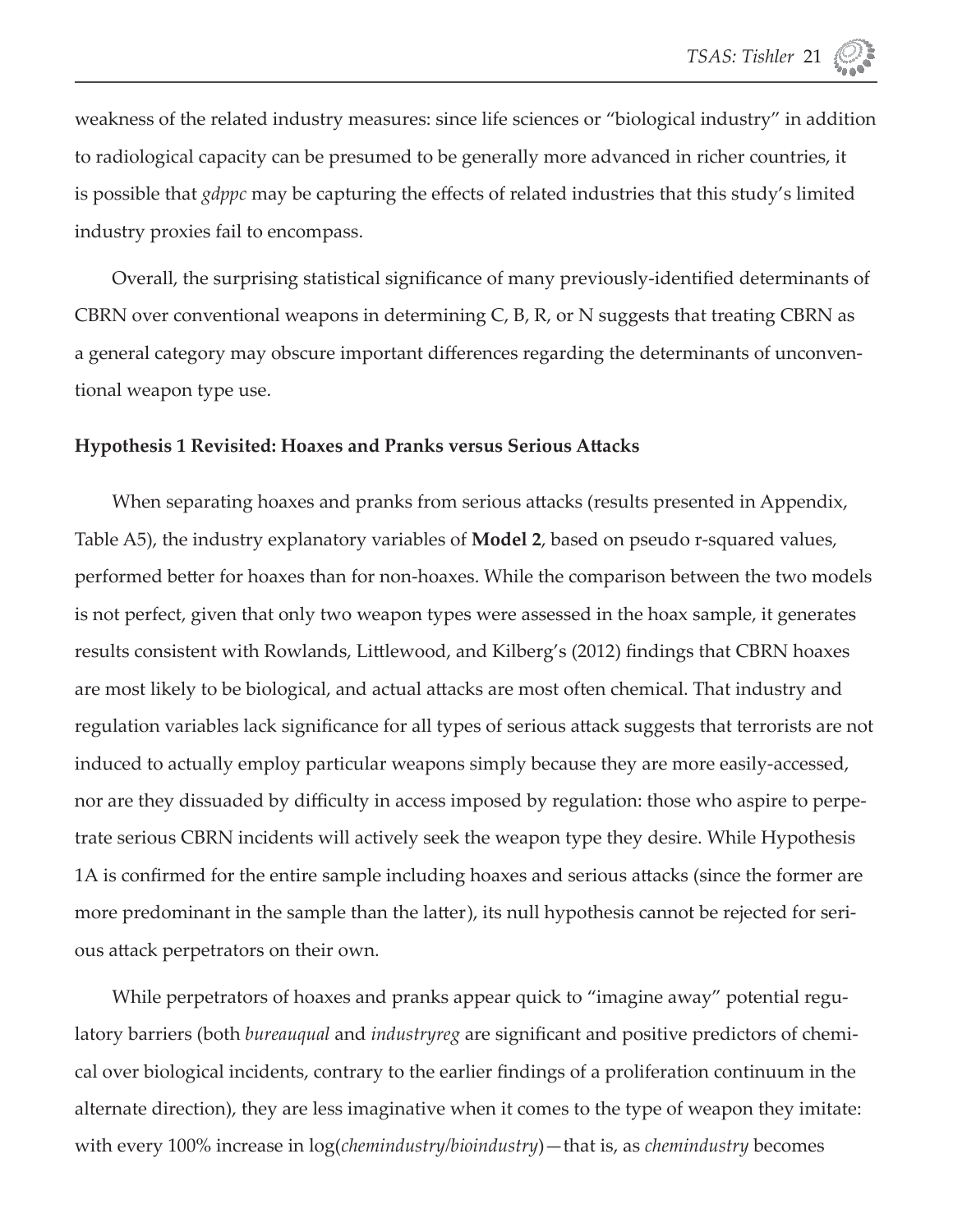increasingly large relative to *bioindustry*—the likelihood of a chemical over biological hoax or prank increases by more than three and a half (RRR = 4.573) times. The data thus support the alternate hypothesis to 1B: related industry has a *greater* influence on the weapon choice of hoaxers and pranksters than of serious attack perpetrators. In other words, the widely held technological deterministic hypothesis, while seemingly false for perpetrators of serious attacks, appears to be internalized by hoaxers and pranksters who may draw on the availability of technology and knowledge to make their claims and acts more believable.

That such counterintuitive results—with important policy implications—are found when the total sample of observations includes hoaxes and pranks in addition to serious attacks casts serious doubt on the utility of Ivanova and Sandler's (2006; 2007) culling of the *Monterey* dataset. Especially given that policy responses are initiated whether or not a supposed terrorist attack is eventually uncovered as a hoax, it is imperative for future study to uncover any systematic differences that might assist in the early identification of which "attacks" are hoaxes, and which may go on to exact a human toll; such inferences cannot be drawn from a sample of serious attacks alone.

#### **Conclusions**

This study has demonstrated that the technological determinism hypothesis holds only under certain circumstances. For serious attack perpetrators, the null hypothesis cannot be rejected. For perpetrators of hoaxes and pranks, and within the broader sample of all CBRN incidents, the hypothesis holds strongly with respect to chemical and biological weapons. The fortunate lack of existing empirical evidence precludes the extension of this finding to radiological and nuclear hoaxes. Stronger proxy measures for radiological and nuclear industry—as well as a greater frequency of radiological and nuclear hoaxes—would be required for the technological determinist hypothesis for all CBRN categories to be conclusively assessed. Given the degree to which present policy in Canada and other countries is premised on the technological determinism hypothesis, such further study is necessary. While measures for chemical and biological industry appear to perform well, findings for the effect of country wealth, *gdppc*, suggest that pharmaceutical exports as a proxy for life sciences (i.e. biological) industry may underestimate the size of a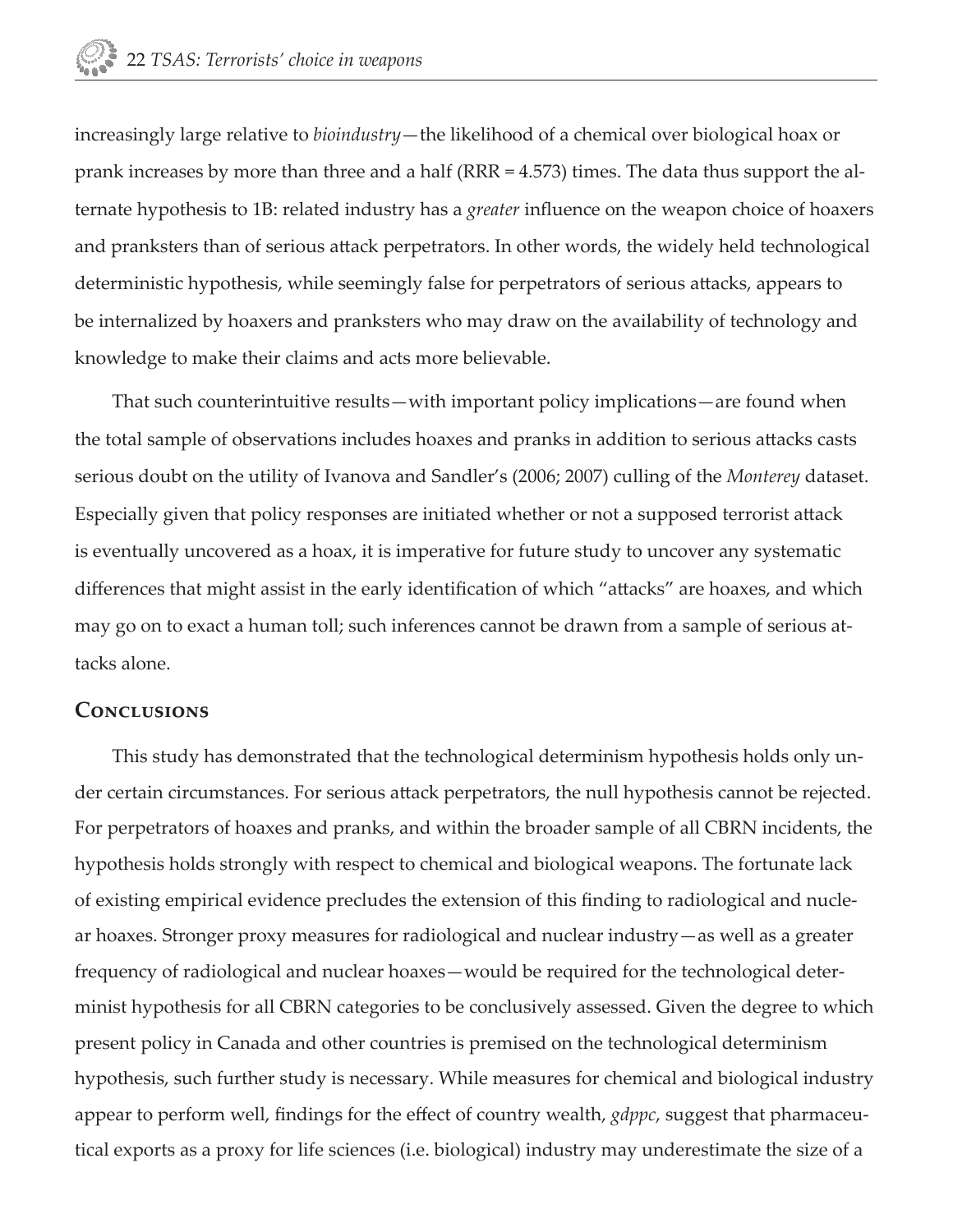country's true "biological" industry, and thus exaggerate findings for ratios using this measure as a denominator.

Regression results for the entire sample support the hypothesis of a continuum of proliferation potential, with biological being the most difficult to regulate, followed by radiological, chemical, and nuclear proliferation: biological weapons are the most—and nuclear the least likely weapons to be used when a state's regulatory capacity is high. The hypothesis does not, however, hold for the sample of serious attacks only, suggesting that terrorists who aspire to perpetrate serious CBRN incidents will actively seek the weapon type they desire, irrespective of regulatory constraints and ease of access.

The study also finds significant results for regime and perpetrator characteristics previously identified as significant determinants of CBRN over conventional weapons when applied to the likelihood of C, B, R, or N. The most notable of these characteristics are country wealth and perpetrator groups' transnational orientation. These findings suggest that further research into the likelihood of C, B, R, or N—rather than the previously emphasized likelihood of CBRN as a category compared with conventional terrorism—will be fruitful.

Ultimately, these findings support policy action in accordance with what Koblentz (2011) describes as "pragmatic"—as opposed to optimistic and pessimistic—prescriptions for CBRN terrorism. While the threat of CBRN terrorism is real, the lack of predictability for serious attack weapon type based on existing knowledge makes it difficult to tailor security responses to particular CBRN outcomes. Rather, policymakers should "provide protection against a broad spectrum of deliberate and national hazards" and address "the conditions that enable terrorists to pursue CBRN weapons" (Koblentz, 2011, p. 504). Furthermore, policymakers would be wise to consider the evidence provided in this paper against the technological determinist hypothesis for serious CBRN incidents: as long as policymakers adhere to these beliefs, they will be more susceptible to believing hoaxes and pranks informed by the same logic. If technological determinism performed historically to induce terrorists' use of CBRN weapons, globalized networks and economies—that is, Asal, Ackerman, and Rethemeyer's (2012) "economic embeddedness" effect—have spread to such an extent that relying on these explanations to inform policy is unlikely to generate favourable outcomes.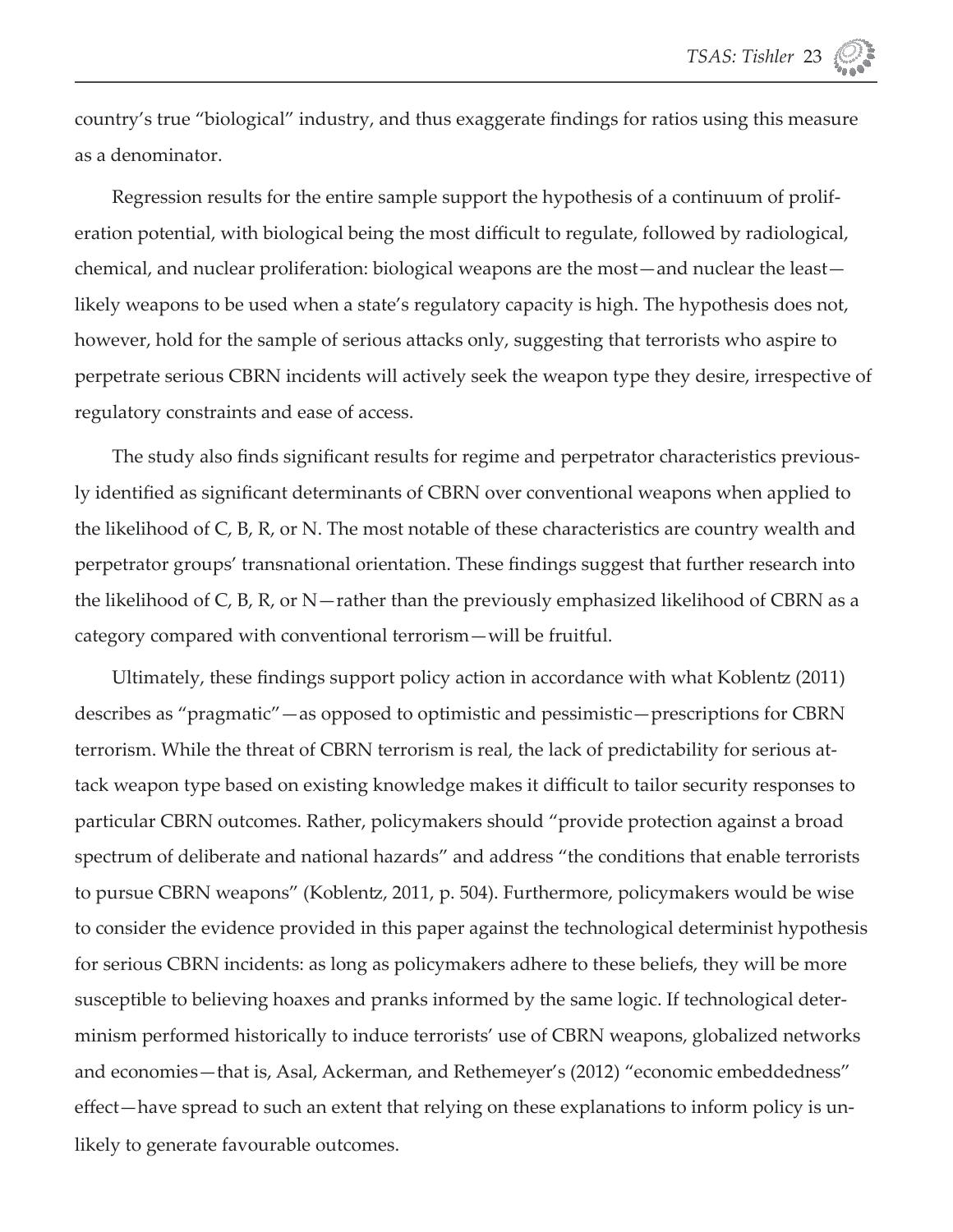#### **References**

- Ackerman, G. (2009). Defining knowledge gaps within CBRN terrorism research. In M. Ranstorp & M. Normark (Eds.), *Unconventional Weapons and International Terrorism* (pp. 13-26). London and New York: Routledge.
- Asal, V. H., Ackerman, G. A., & Rethemeyer, R. K. (2012). Connections can be toxic: Terrorist organizational factors and the pursuit of CBRN weapons. *Studies in Conflict & Terrorism*, 35(3), 229-254.
- Committee on Advances in Technology and the Prevention of Their Application to Next Generation Biowarfare Threats. (2006). *Globalization, biosecurity, and the future of the life sciences*. Washington, DC: National Academic Press.
- Coyle, J. (2012). *Optimization of nuclear, radiological, biological, and chemical terrorism incidence models through the use of simulated annealing Monte Carlo and iterative methods.* (Masters thesis). Retrieved from Georgia Institute of Technology SMARTech Library. (http://hdl.handle. net/1853/43599)
- Ferguson, C. D., & Potter, W. C. (2004). *The four faces of nuclear terrorism*. Monterey, CA: Monterey Institute – Center for Nonproliferation Studies, Monterey Institute of International Studies.
- Government of Canada. (2011). *Chemical, biological, radiological, nuclear and explosives resilience*  strategy for Canada. Ottawa: Government of Canada.
- Ivanova, K., & Sandler, T. (2006). CBRN incidents: Political regimes, perpetrators, and targets. *Terrorism and Political Violence,* 18(3), 423-448.
- Ivanova, K., & Sandler, T. (2007). CBRN attack perpetrators: An empirical study. *Foreign Policy Analysis,* 3, 273-294.
- Kilberg, J. (2011). Organizing for destruction: How organizational structure affects terrorist group behaviour. (Unpublished doctoral dissertation). Carleton University, Ottawa, ON.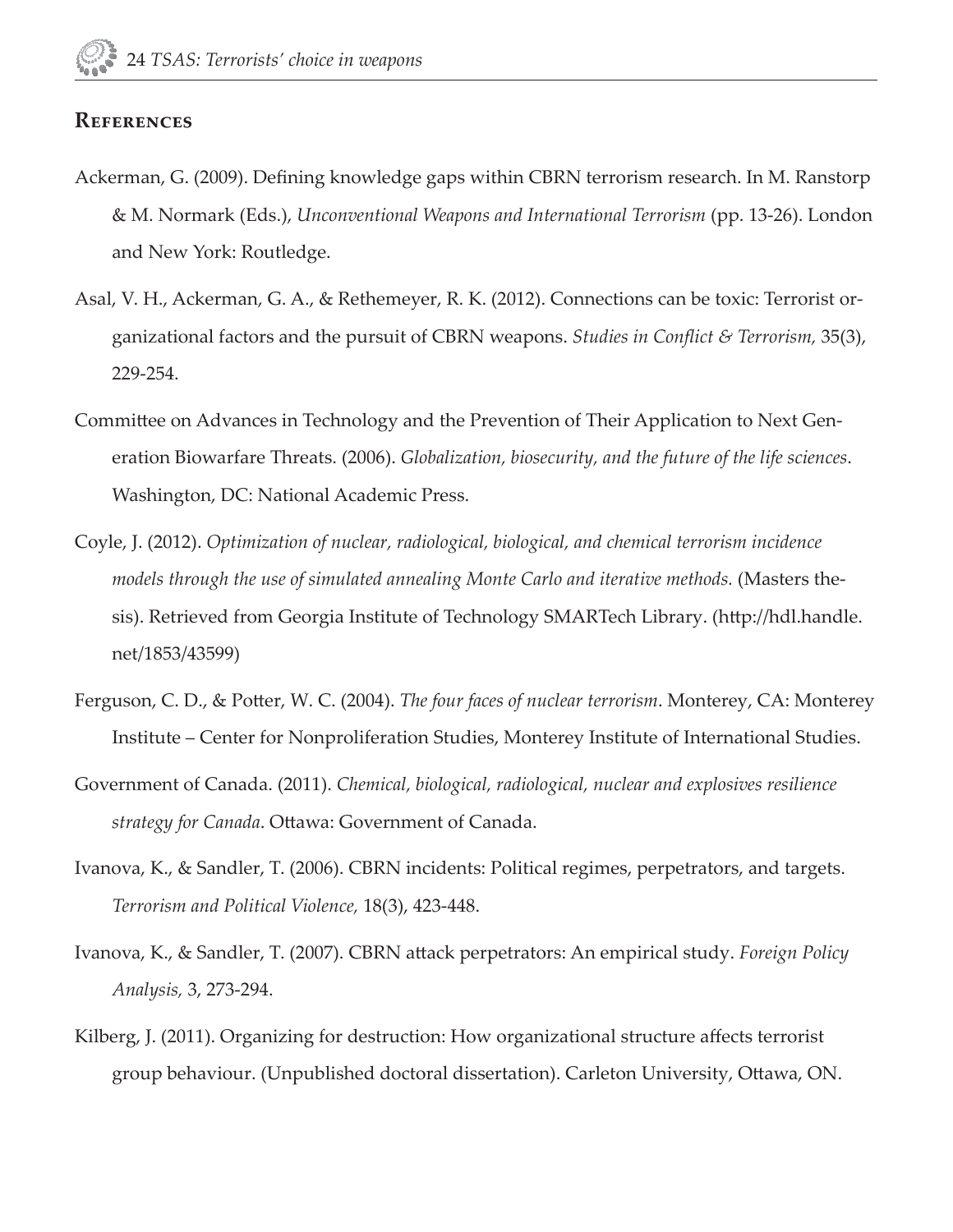- Kilberg, J. (2012). A basic model for explaining terrorist group organizational structure. *Studies in Confl ict and Terrorism*, 35(11), 810-830.
- Koblentz, G. D. (2011). Predicting peril or the peril of prediction? Assessing the risk of CBRN terrorism. *Terrorism and Political Violence,* 23(4), 501-520.
- Marshall, M. G., & Jaggers, K. (2011). *Polity IV project: Political regime characteristics and transitions:*  1800-2011. [Data file]. Integrated Network for Societal Conflict Research (INSCR) Program, Center for International Development and Conflict Management (CIDCM), University of Maryland.
- Mickolus, E. F., Sandler, T. Murdock, J. M., & Flemming, P. A. (2006). *International terrorism: Attributes of terrorist events (ITERATE): 1968-2006.* [Data file]. Dunn Loring, VA: Vinyard Software.
- Monterey Terrorism Research and Education Program. (2012). *Monterey weapons of mass destruction terrorism database*. Monterey, CA: Monterey Institute of International Studies.
- National Consortium for the Study of Terrorism and Responses to Terrorism (START). (2011). *Global terrorism database*. [Data file]. Retrieved from http://www.start.umd.edu/gtd
- Nuclear Threat Initiative (NTI). (2012). *Nuclear materials security index*. Retrieved from http:// www.ntiindex.org/
- Political Risk Services (PRS) Group. (2012). *International country risk guide*. [Data file]. Retrieved from http://www.prsgroup.com/icrg.aspx
- Rowlands, D., Littlewood, J. & Kilberg, J. (2012). *CBRN terrorism: Assessing the threat of CBRN terrorism by groups and individuals in Canada and worldwide*. (Unpublished manuscript). Norman Paterson School of International Affairs, Ottawa.
- Smithson, A. E. (2009). "Indicators of chemical terrorism." In M. Ranstorp & M. Normark (Eds.), *Unconventional Weapons and International Terrorism* (pp. 67-94). London and New York: Routledge.
- Tucker, J. B. (2000). *Toxic terror: Assessing terrorist use of chemical and biological weapons.* Cambridge, MA: MIT Press.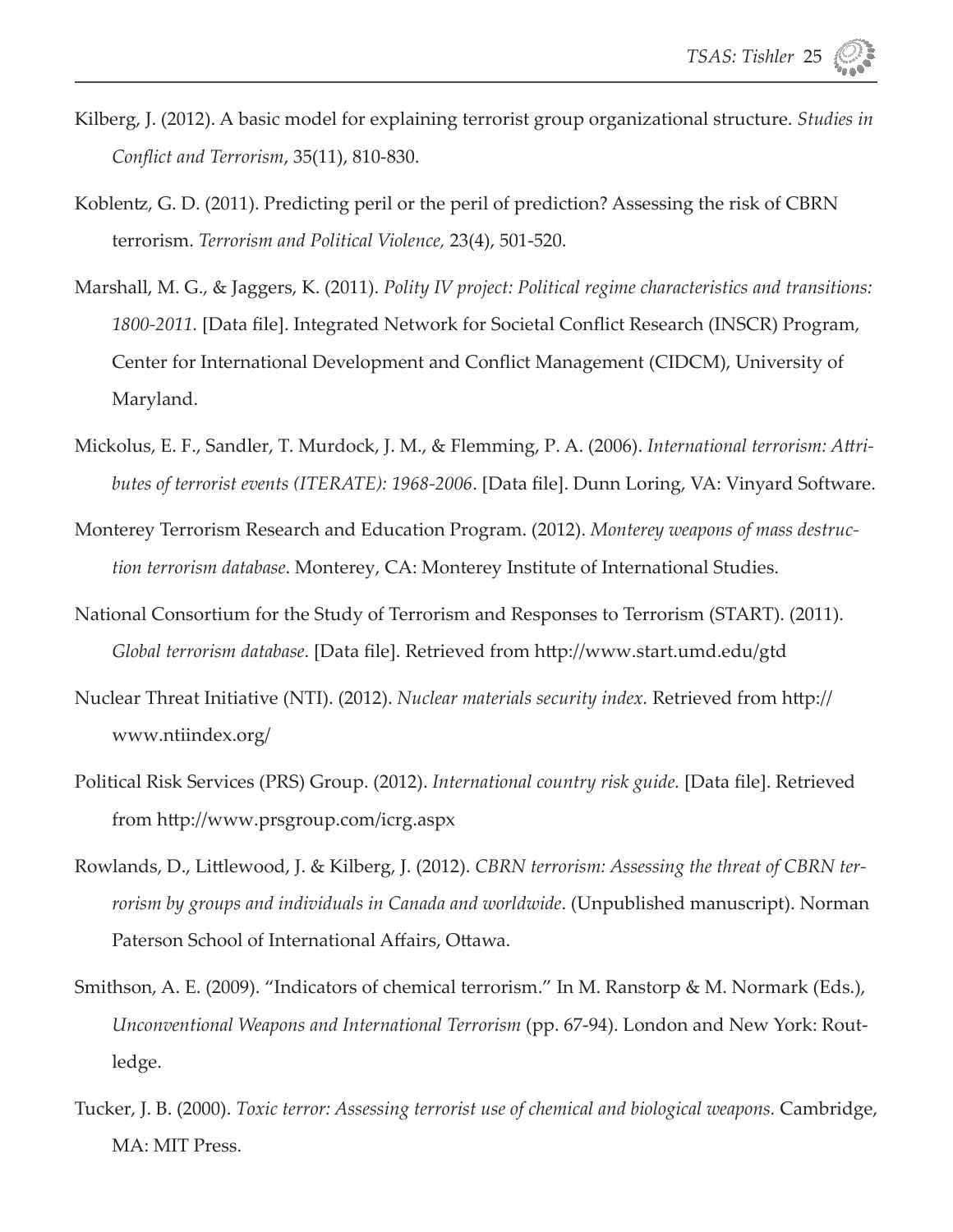- World Bank. (2012). *World development indicators*. [Data file]. Retrieved from http://data.worldbank.org/data-catalog/world-development-indicators
- World Trade Organization. (2012). *Time series on international trade*. [Data file]. Retrieved from http://stat.wto.org/Home/WSDBHome.aspx?Language=E
- Yusufzai, R. (1999, January 11). Conversation with terror. *TIME*. Retrieved from http://www. time.com/time/magazine/article/0,9171,17676,00.html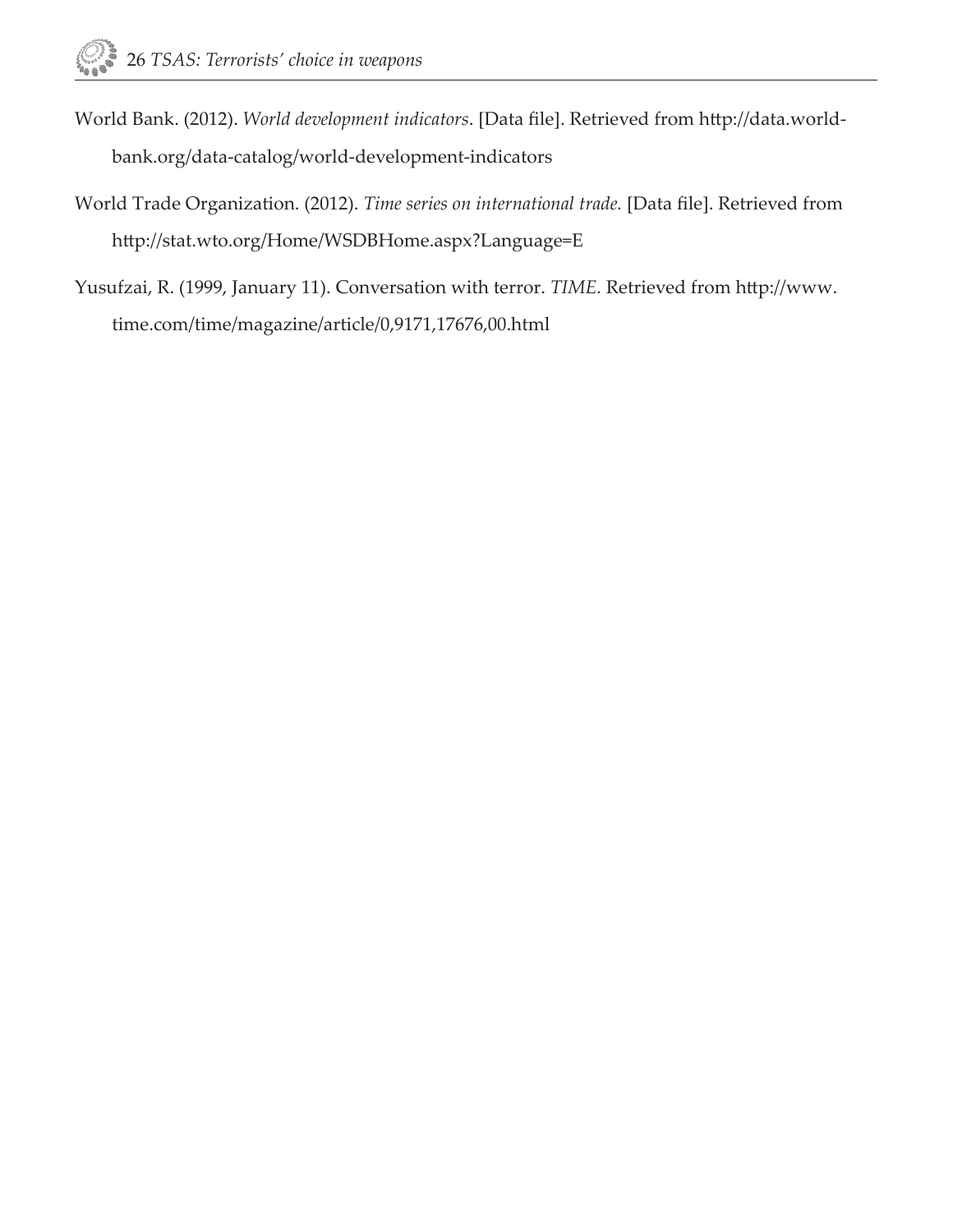#### **Appendix**

| <b>VARIABLE</b>                   | <b>OBSERVATIONS</b><br>(MISSING VALUES) | <b>MEAN</b> | <b>STANDARD</b><br>DEVIATION | <b>MINIMUM</b> | <b>MAXIMUM</b> |
|-----------------------------------|-----------------------------------------|-------------|------------------------------|----------------|----------------|
| bioindustry                       | 1278<br>(153)                           | $1.33e+10$  | $1.33e+10$                   | 5147           | 7.03e+10       |
| chemindustry                      | 1378<br>(53)                            | $4.77e+10$  | $4.22e+10$                   | 104571         | $1.64e + 11$   |
| nuclearindustry                   | 1425<br>(6)                             | .8140351    | .3892149                     | 0              | 1              |
| radindustry                       | 1319<br>(112)                           | $1.39e+10$  | $3.13e+10$                   | 0              | $1.19e + 11$   |
| log(chemindustry<br>/bioindustry) | 1278<br>(153)                           | 1.658799    | .8669452                     | $-1.169022$    | 9.735541       |
| (radindustry<br>/bioindustry)     | 1197<br>(234)                           | 35.97924    | 157.9776                     | 0              | 2311.407       |

#### TABLE A1: SUMMARY STATISTICS FOR MEASURES OF CBRN-RELATED INDUSTRY

### TABLE A2: SUMMARY STATISTICS FOR MEASURES OF STATES' REGULATORY CAPACITY

| VARIABLE    | Observations<br>(MISSING VALUES) | <b>MEAN</b> | STANDARD<br><b>DEVIATION</b> | <b>MINIMUM</b> | MAXIMUM |
|-------------|----------------------------------|-------------|------------------------------|----------------|---------|
| industryreg | 1425<br>(6)                      | 70.69053    | 14.96852                     | 16             | 100     |
| bureauqual  | 1368<br>(63)                     | 3.435459    | 1.021634                     |                |         |

### Table A₃: Summary Statistics for Previously Identified Controls

| <b>VARIABLE</b> | <b>OBSERVATIONS</b><br>(MISSING VALUES) | <b>MEAN</b> | <b>STANDARD</b><br><b>DEVIATION</b> | <b>MINIMUM</b> | <b>MAXIMUM</b> |
|-----------------|-----------------------------------------|-------------|-------------------------------------|----------------|----------------|
| gdppc           | 1409<br>(22)                            | 23.46556    | 14.7182                             | .1394099       | 50.06353       |
| techdev         | 1385<br>(46)                            | 5.370031    | 2.84183                             | .1573904       | 10.40798       |
| corruption      | 1360<br>(71)                            | 3.665594    | 1.14898                             | $\overline{0}$ | 6              |
| log(polity2)    | 1303<br>(128)                           | 2.182019    | .3430105                            | $\overline{0}$ | 2.302585       |
| religious       | 1431<br>(0)                             | .0761705    | .2653635                            | $\mathbf 0$    |                |
| transnational   | 1431<br>(0)                             | .1516422    | .3587991                            | $\overline{0}$ |                |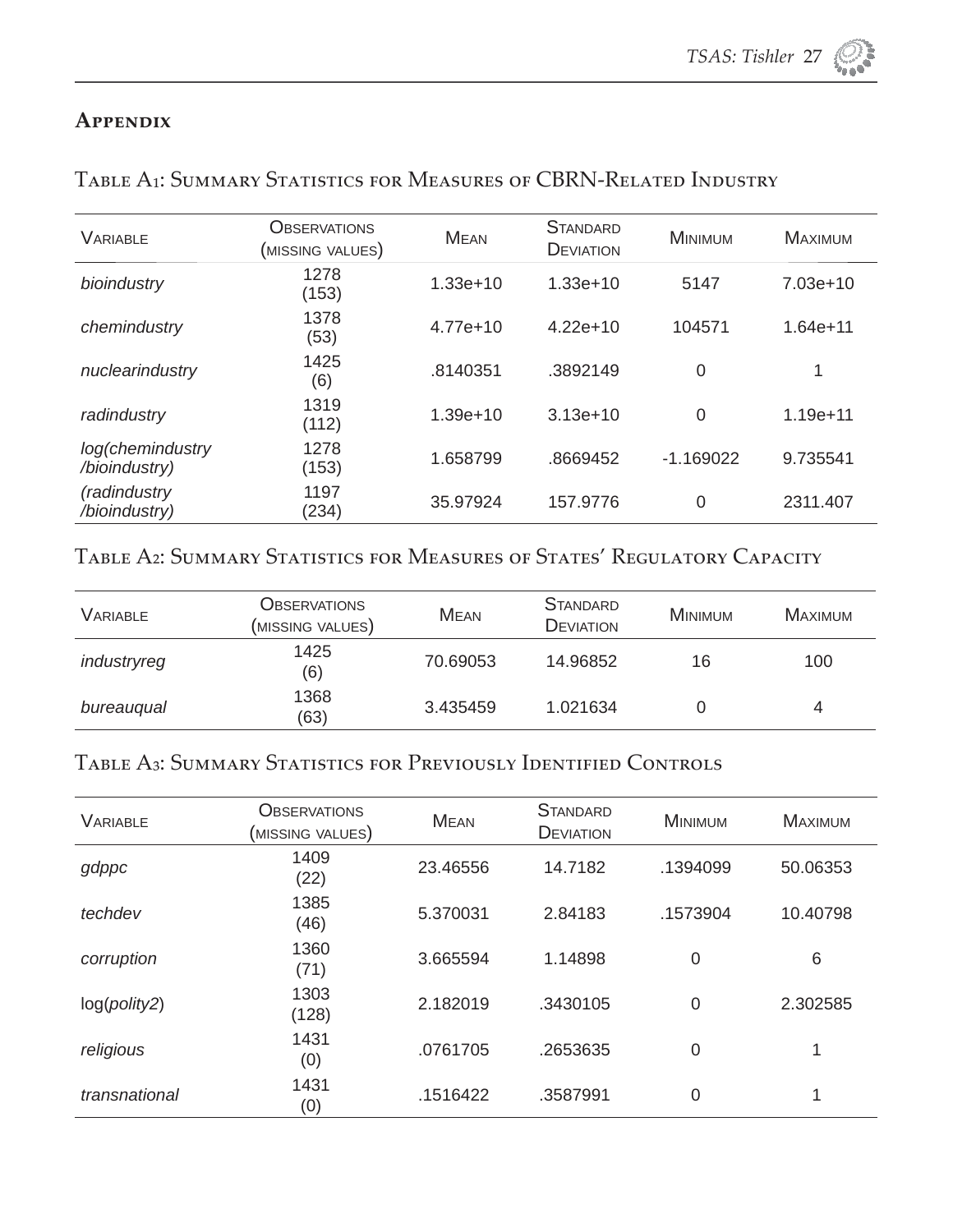| <b>VARIABLE NAME</b>                                                           | RESULTS FROM PREVIOUS STUDIES (CBRN VS. CONVENTIONAL ATTACK)                                                                                                                                                                                                                                                                                                                                                                                                                                                                                                                                                                                                                                                                                                   |
|--------------------------------------------------------------------------------|----------------------------------------------------------------------------------------------------------------------------------------------------------------------------------------------------------------------------------------------------------------------------------------------------------------------------------------------------------------------------------------------------------------------------------------------------------------------------------------------------------------------------------------------------------------------------------------------------------------------------------------------------------------------------------------------------------------------------------------------------------------|
| <b>Country Wealth</b><br>(gdppc)                                               | Significant positive predictor of CBRN (Ivanova and Sandler, 2007)                                                                                                                                                                                                                                                                                                                                                                                                                                                                                                                                                                                                                                                                                             |
| Democracy<br>(polity2)                                                         | Significant positive predictor of CBRN (Ivanova and Sandler, 2007). Note: While<br>Asal, Ackerman, and Rethemeyer (2012) use the polity2 score, Ivanova and Sandler<br>(2006; 2007) use only Polity's "institutionalized democracy" variable. Polity2 is used<br>here since, as a combination of democracy and autocracy elements, it is more<br>comprehensive than the democracy score alone. Furthermore, it converts instances<br>of "standardized authority scores" (i.e. -66 for foreign "interruption"; -77 for cases<br>of anarchy; and -88 for transitional periods) to conventional scores, therefore not<br>negatively skewing results or requiring the elimination of observations for which<br>standardized scores are recorded from the analysis. |
| Corruption<br>(corruption)                                                     | Inverse of corruption (i.e. regime honesty) found to be a significant negative<br>predictor of CBRN (Ivanova and Sandler, 2007)                                                                                                                                                                                                                                                                                                                                                                                                                                                                                                                                                                                                                                |
| <b>Technological</b><br>Development<br>(techdev)                               | Asal, Ackerman and Rethemeyer (2012) did not find significant results for this<br>measure, on the assumption that its effects were subsumed under their "McDonald's<br>Effect" measure for a country's embeddedness in the global economy. Since that<br>measure was publically unavailable over the period of time required, this variable is<br>used in its place.                                                                                                                                                                                                                                                                                                                                                                                           |
| Perpetrator<br>-Religious<br><b>Motivation</b><br>(religious)                  | Ivanova and Sandler (2007) found that religious cults were a large and significant<br>predictor of CBRN attacks. However, these findings are based on a flawed<br>methodology, and false distinction between religiously-motivated cults and<br>fundamentalists (of the 314 observations under study, only 28 were perpetrated<br>by cults, and all but one were perpetrated by a single cult: Aum Shinrikyo. It is<br>misleading to extrapolate findings from this group to the entire category of religious<br>cults). This measure thus includes all religiously-motivated actors.                                                                                                                                                                          |
| Perpetrator -<br><b>Transnational</b><br><b>Orientation</b><br>(transnational) | Ivanova and Sandler (2007) found transnational orientation to be a significant<br>predictor of CBRN only for religious fundamentalists (they introduce an interaction<br>term that multiplies transnational orientation with religious motivation $-$ it is not<br>significant when looking only within CBRN attacks)                                                                                                                                                                                                                                                                                                                                                                                                                                          |

### TABLE A4: SUMMARY OF CONTROL VARIABLES COLLECTED BASED ON PREVIOUS STUDIES'